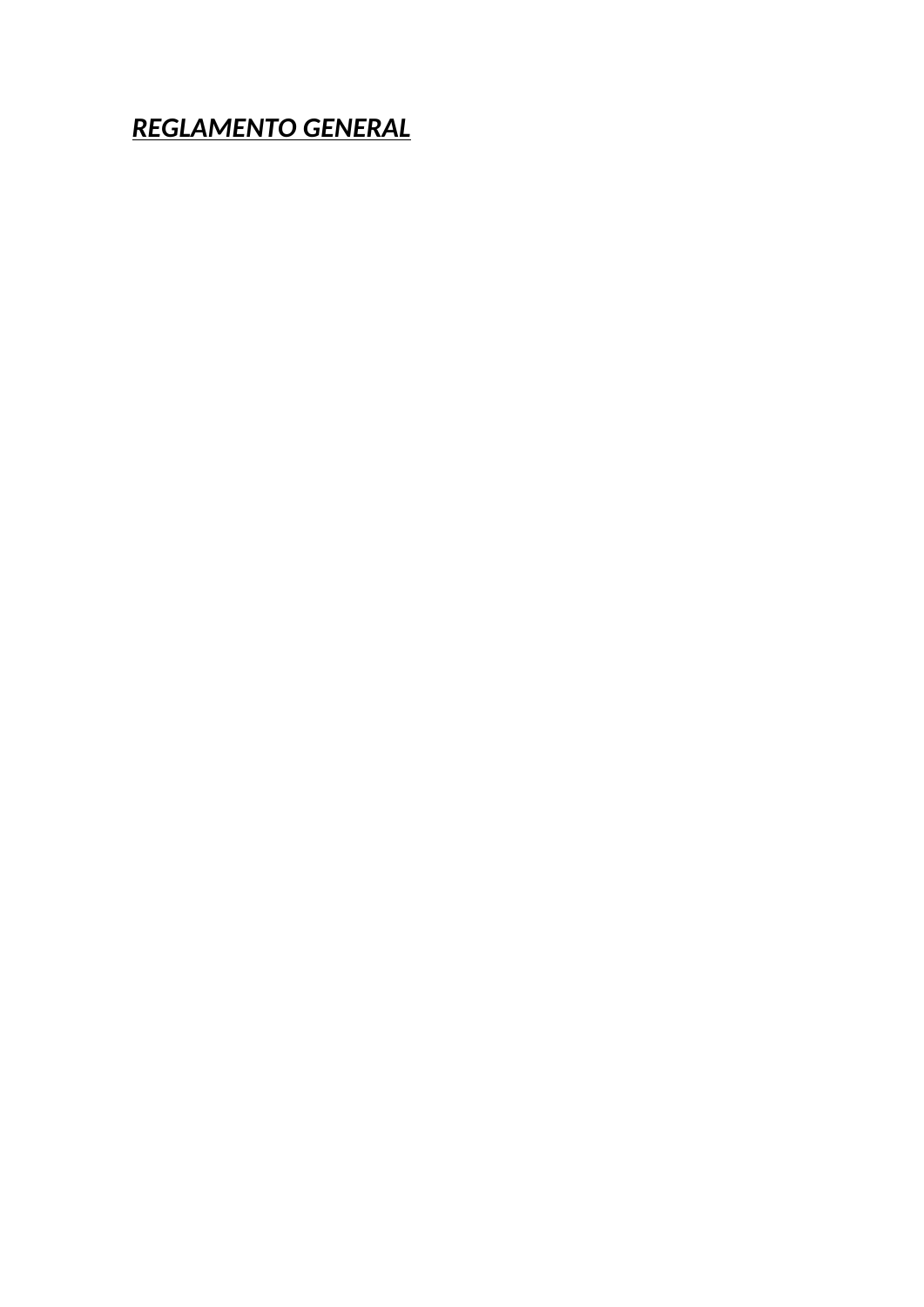# Contenido

| 1.1   |       |                                                           |  |
|-------|-------|-----------------------------------------------------------|--|
| 1.2   |       |                                                           |  |
| 1.3   |       |                                                           |  |
| 1.4   |       |                                                           |  |
|       |       |                                                           |  |
| 2.1   |       |                                                           |  |
| 2.2   |       |                                                           |  |
| 2.3   |       |                                                           |  |
| 2.4   |       |                                                           |  |
| 2.4.1 |       |                                                           |  |
| 2.4.2 |       |                                                           |  |
| 2.5   |       |                                                           |  |
|       | 2.5.1 |                                                           |  |
|       | 2.5.2 |                                                           |  |
|       | 2.5.3 |                                                           |  |
|       |       |                                                           |  |
| 3.1   |       |                                                           |  |
| 3.2   |       |                                                           |  |
| 3.3   |       |                                                           |  |
| 3.4   |       |                                                           |  |
| 3.5   |       |                                                           |  |
| 3.6   |       |                                                           |  |
| 3.7   |       |                                                           |  |
| 3.8   |       |                                                           |  |
| 3.9   |       |                                                           |  |
| 3.10  |       |                                                           |  |
| 3.11  |       | EQUIPAMIENTO OBLIGATORIO DURANTE LAS PRUEBAS ESPECIALES16 |  |
| 3.12  |       |                                                           |  |
| 3.13  |       |                                                           |  |
| 3.14  |       |                                                           |  |
| 3.15  |       |                                                           |  |
| 3.16  |       |                                                           |  |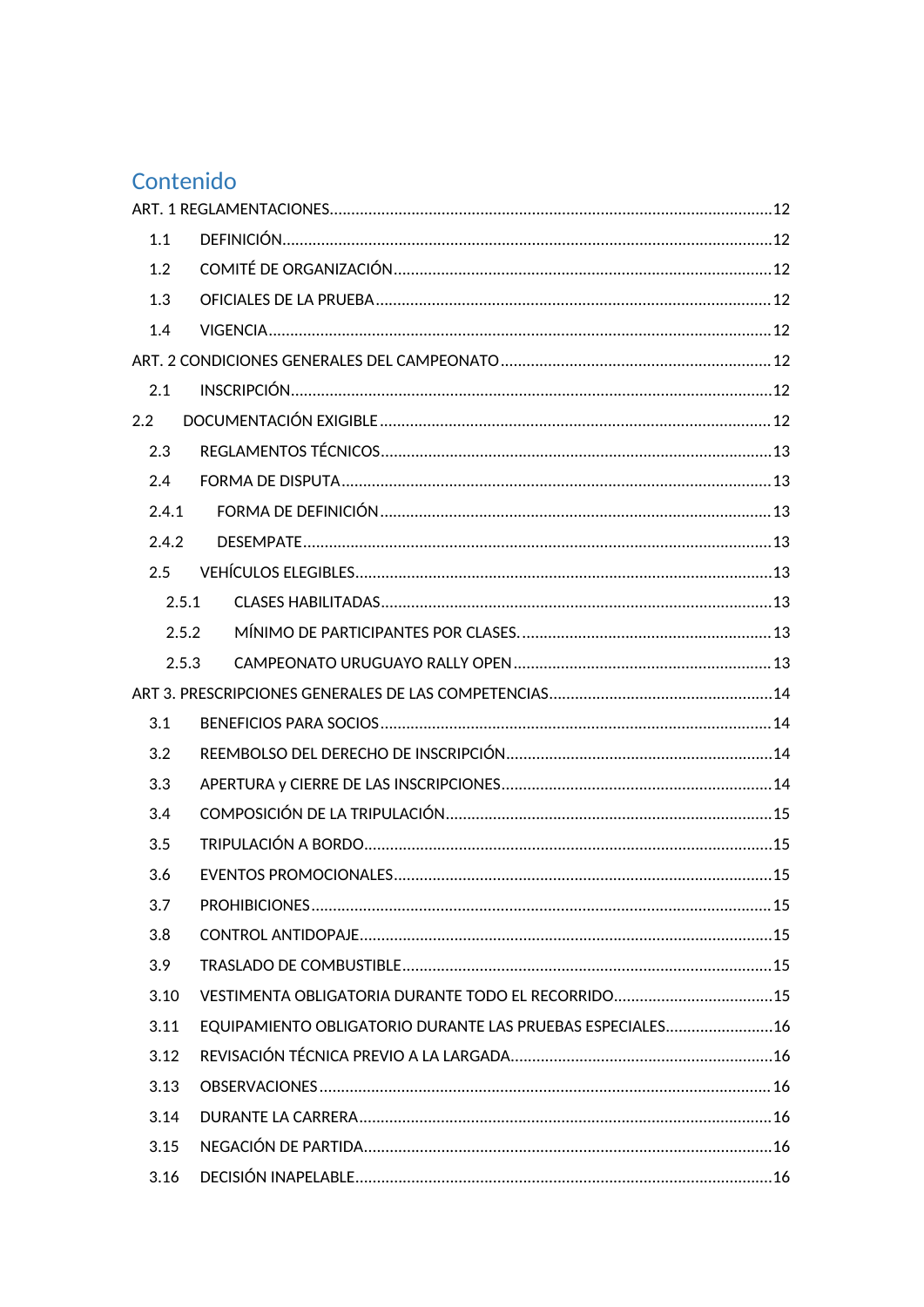| 4.1  |        |                                                                   |  |
|------|--------|-------------------------------------------------------------------|--|
| 4.2  |        |                                                                   |  |
|      | 4.2.1  |                                                                   |  |
|      | 4.2.2  |                                                                   |  |
|      | 4.2.3  |                                                                   |  |
| 4.3  |        |                                                                   |  |
| 4.4  |        |                                                                   |  |
| 4.5  |        |                                                                   |  |
| 4.6  |        |                                                                   |  |
| 4.7  |        |                                                                   |  |
| 4.8  |        |                                                                   |  |
| 4.9  |        |                                                                   |  |
| 4.10 |        |                                                                   |  |
|      | 4.10.1 |                                                                   |  |
|      | 4.10.2 | BANDERA AMARILLA EN PRUEBA SÚPER ESPECIAL (PSE) 18                |  |
|      | 4.10.3 | NO COMPLETAR RECORRIDO DE PRUEBA SÚPER ESPECIAL (PSE) 18          |  |
|      | 4.10.4 |                                                                   |  |
|      | 4.10.5 |                                                                   |  |
|      |        |                                                                   |  |
| 5.1  |        | EXENCIÓN DE RESPONSABILIDAD POR DAÑOS A LOS PARTICIPANTES 19      |  |
|      | 5.1.1  |                                                                   |  |
| 5.2  |        | SEGUROS DE RESPONSABILIDAD CIVIL POR DAÑOS CONTRA TERCEROS  19    |  |
|      | 5.2.1  |                                                                   |  |
|      | 5.2.2  |                                                                   |  |
|      | 5.2.3  |                                                                   |  |
|      | 5.2.4  | RESPONSABILIDAD POR ACCIDENTES CAUSADOS POR OTROS COMPETIDORES 19 |  |
|      | 5.2.5  |                                                                   |  |
|      | 5.2.6  |                                                                   |  |
|      |        |                                                                   |  |
| 6.1  |        |                                                                   |  |
| 6.2  |        |                                                                   |  |
|      |        |                                                                   |  |
| 7.1  |        |                                                                   |  |
| 7.2  |        |                                                                   |  |
| 7.3  |        |                                                                   |  |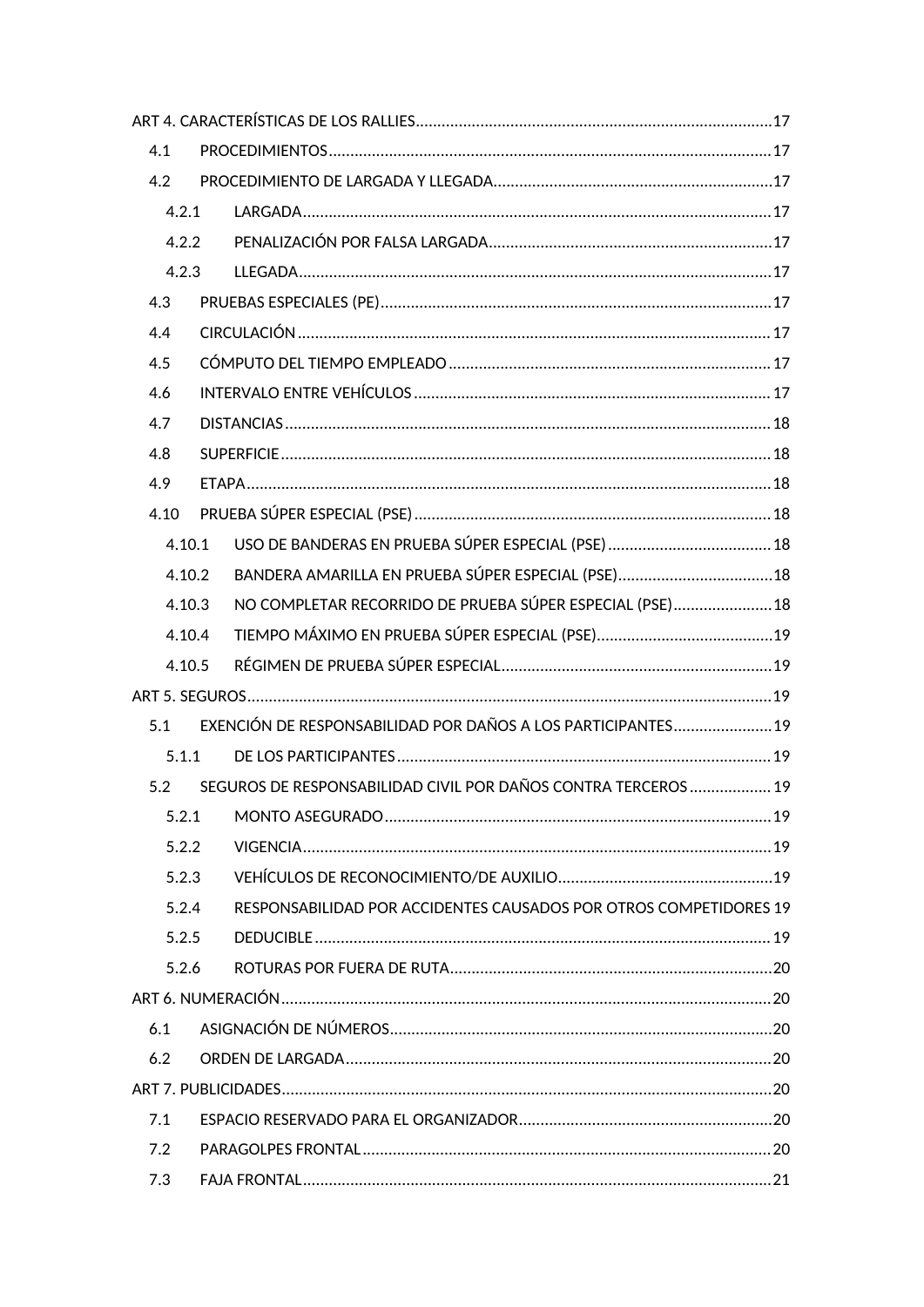| 7.4    |                                                            |  |
|--------|------------------------------------------------------------|--|
| 7.5    |                                                            |  |
| 7.6    |                                                            |  |
| 7.7    |                                                            |  |
| 7.8    |                                                            |  |
| 7.9    |                                                            |  |
|        |                                                            |  |
| 8.1    |                                                            |  |
| ART 9. |                                                            |  |
| 9.1    |                                                            |  |
| 9.2    |                                                            |  |
| 9.3    |                                                            |  |
|        |                                                            |  |
|        |                                                            |  |
| 11.1   |                                                            |  |
| 11.2   |                                                            |  |
| 11.2.1 |                                                            |  |
| 11.3   |                                                            |  |
| 11.4   |                                                            |  |
| 11.5   |                                                            |  |
| 11.5.1 | LAS VELOCIDADES MÁXIMAS ADMITIDAS SERÁN LAS SIGUIENTES: 23 |  |
| 11.5.2 |                                                            |  |
| 11.6   |                                                            |  |
|        |                                                            |  |
| 12.1   |                                                            |  |
| 12.2   |                                                            |  |
| 12.3   |                                                            |  |
| 12.4   |                                                            |  |
| 12.5   |                                                            |  |
|        |                                                            |  |
|        |                                                            |  |
| 14.1   |                                                            |  |
| 14.2   |                                                            |  |
| 14.3   | PUNTAJE Y MEDIO SOLO VÁLIDO PARA RALLY DEL ATLÁNTICO  25   |  |
| 14.4   |                                                            |  |
| 14.5   |                                                            |  |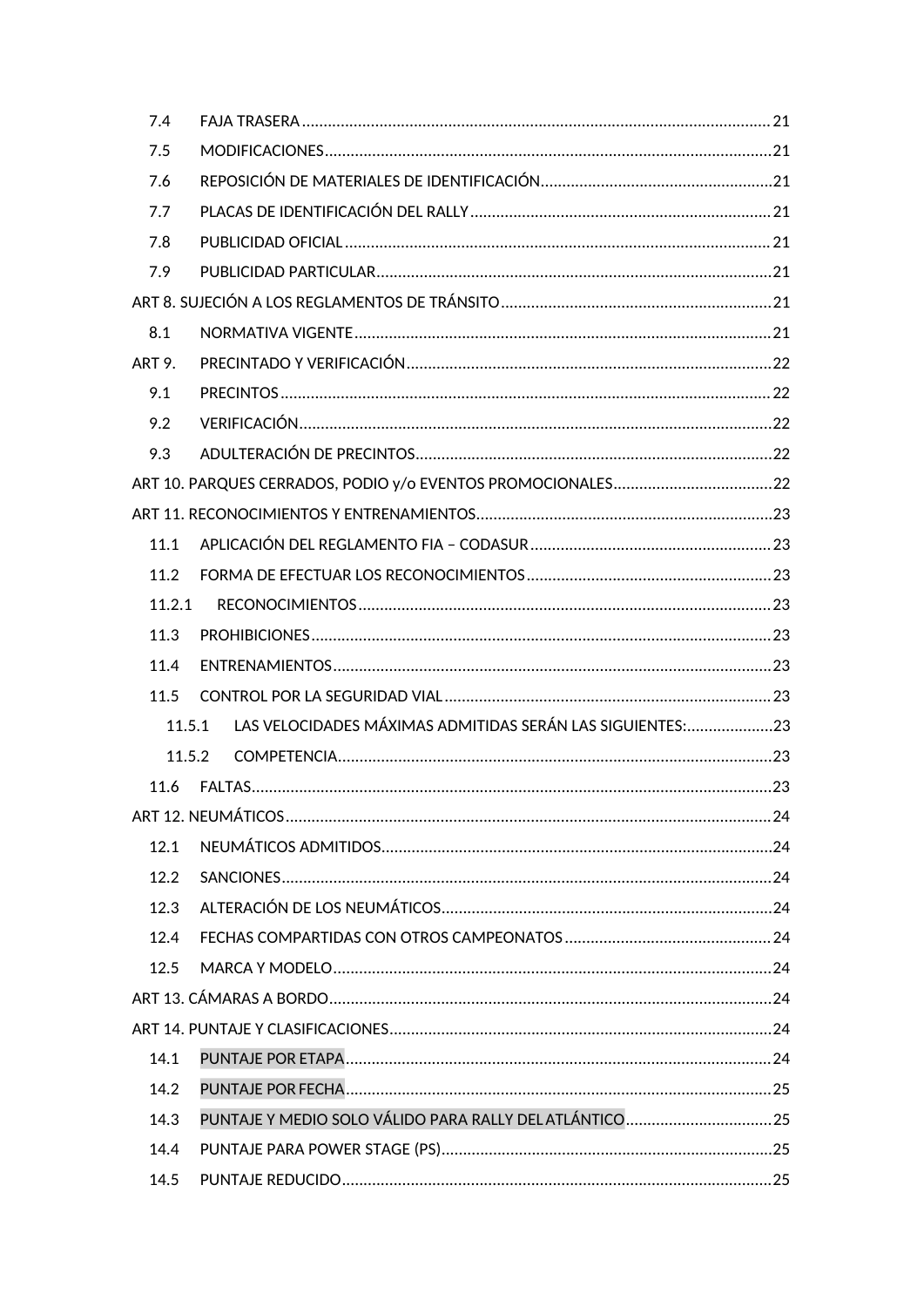| 15.1  |                                                                        |  |
|-------|------------------------------------------------------------------------|--|
| 15.2  |                                                                        |  |
| 15.3  |                                                                        |  |
| 15.4  |                                                                        |  |
| 15.5  |                                                                        |  |
| 15.6  |                                                                        |  |
| 15.7  |                                                                        |  |
|       |                                                                        |  |
| 16.1  |                                                                        |  |
| 16.2  |                                                                        |  |
| 16.3  |                                                                        |  |
| 16.4  |                                                                        |  |
| 16.5  |                                                                        |  |
| 16.6  |                                                                        |  |
| 16.7  |                                                                        |  |
| 16.8  |                                                                        |  |
| 16.9  |                                                                        |  |
| 16.10 |                                                                        |  |
| 16.11 |                                                                        |  |
| 16.12 |                                                                        |  |
| 16.13 |                                                                        |  |
| 16.14 |                                                                        |  |
| 16.15 |                                                                        |  |
| 16.16 |                                                                        |  |
|       |                                                                        |  |
| 17.2  |                                                                        |  |
| 17.3  | VEHICULOS DE AUXILIO ADMITIDOS EN PARQUE DE SERVICIO29                 |  |
|       |                                                                        |  |
| 18.2  |                                                                        |  |
|       |                                                                        |  |
| 19.1  |                                                                        |  |
| 19.2  | PLACAS Y ESPACIOS RESERVADOS PARA EL ORGANIZADOR Además de un número31 |  |
| 19.3  |                                                                        |  |
| 19.4  | GPS - RECONOCIMIENTOS, PRUEBAS ESPECIALES Y ENLACES32                  |  |
| 19.5  |                                                                        |  |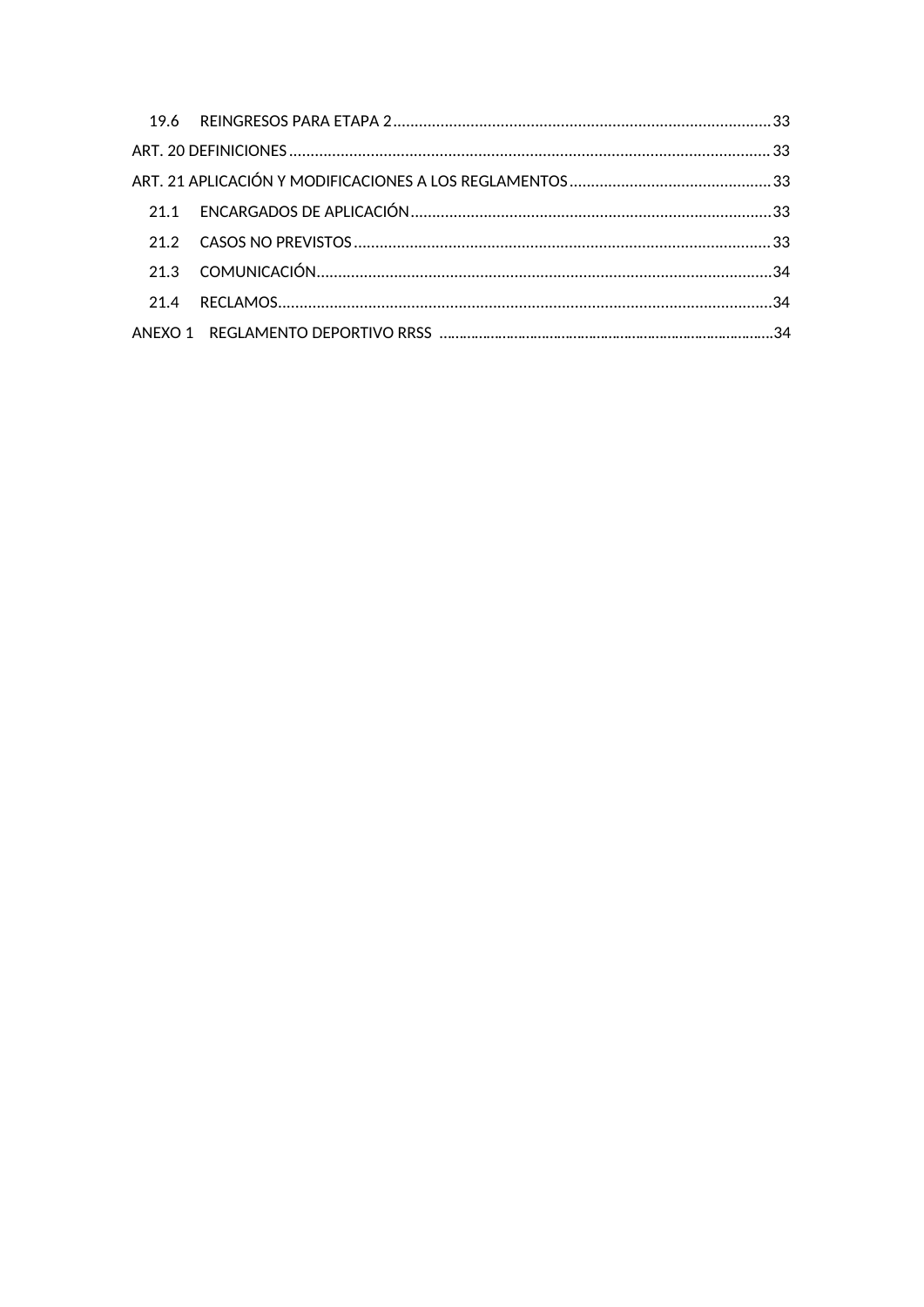# <span id="page-6-0"></span>ART. 1 REGLAMENTACIONES

El Campeonato Nacional de Rally se disputará de conformidad con el Código Deportivo Internacional de la Federación Internacional del Automóvil (FIA) y sus Anexos; el Reglamento del Campeonato Regional FIA-CODASUR 2022 y sus Anexos, Resoluciones Nacionales del ACU, el presente Reglamento (y sus Anexos o Boletines); los Reglamentos Particulares de cada una de las Fechas con sus correspondientes Anexos; las ordenanzas de tránsito de la República Oriental del Uruguay y a las normas de tránsito de las respectivas zonas, ciudades y poblados por las que atraviese el recorrido de las competencias. Se aplicarán íntegramente las Prescripciones Generales CODASUR; salvo en aquellos ítems en los que éste Reglamento establezca algún precepto diferente.

## <span id="page-6-1"></span>1.1 DEFINICIÓN

Nombre: Campeonato Nacional de Rally Entidad organizadora: Club Uruguayo de Rally

Entidad Fiscalizadora: Automóvil Club del Uruguay (ACU)

## <span id="page-6-2"></span>1.2 COMITÉ DE ORGANIZACIÓN

Agrupación, aprobada por el ADN, investida por la entidad organizadora de una competición, de todos los poderes necesarios para la organización de una competencia y para la aplicación del Reglamento Particular de la misma.

## <span id="page-6-3"></span>1.3 OFICIALES DE LA PRUEBA

Los Oficiales que actúen en cada Competencia, serán designados en los respectivos Reglamentos Particulares. Sus funciones serán las dispuestas en el Art. 11.9 del Código Deportivo Internacional de la F.I.A.

## <span id="page-6-4"></span>1.4 VIGENCIA

Se extiende desde su aprobación hasta el 31 de diciembre de 2022.

# <span id="page-6-5"></span>ART. 2 CONDICIONES GENERALES DEL CAMPEONATO

## <span id="page-6-6"></span>2.1 INSCRIPCIÓN

Toda tripulación que desee participar en el Campeonato Nacional de Rally deberá realizar el trámite de inscripción, completando el formulario electrónico y abonando mediante transferencia bancaria a la cuenta 7272065 Banco BBVA o mediante la Red de Cobranza REDPAGOS.

# <span id="page-6-7"></span>2.2 DOCUMENTACIÓN EXIGIBI F

Para ser aceptada la inscripción, además del pago del derecho, la tripulación deberá presentar Ficha Médica vigente; Licencia de Piloto y Navegante emitida por el ACU y completar el formulario de inscripción. Será responsabilidad del piloto contar con Licencia de Conducir vigente y deberá presentar la misma en la administrativa previa a la competencia. Pilotos extranjeros: Licencia vigente y carta autorización de la autoridad deportiva del país.

## <span id="page-6-8"></span>2.3 REGLAMENTOS TÉCNICOS

Se aplicarán los respectivos reglamentos técnico-mecánico de acuerdo a lo establecido en el Anexo "J" del C.D.I. Deberá presentarse la ficha de homologación FIA, CODASUR o ADN.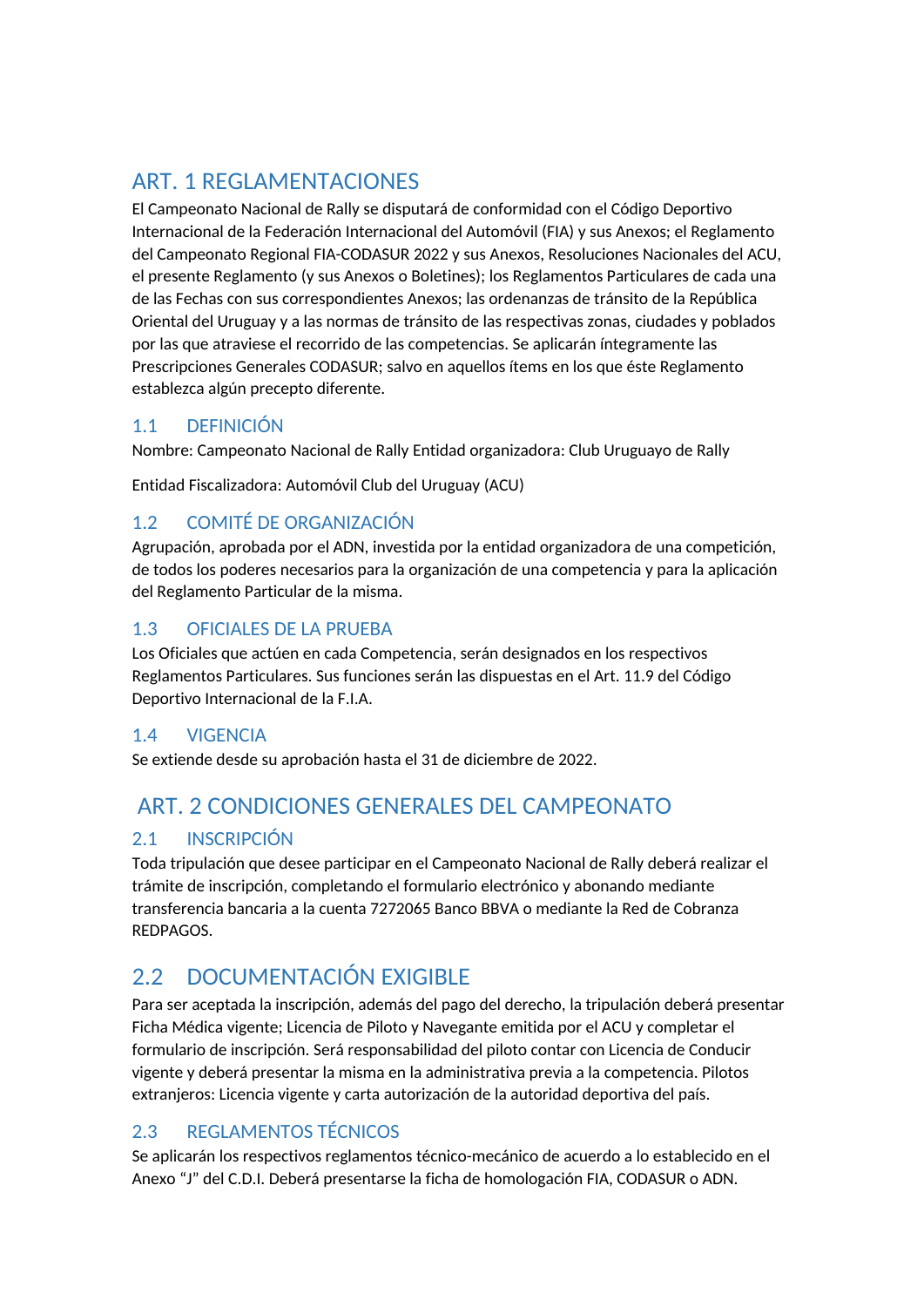## <span id="page-7-0"></span>2.4 FORMA DE DISPUTA

El Campeonato Nacional de Rally Absoluto y por Clases se disputará en base a un máximo de 7 (siete) Fechas y un mínimo de 4 (cuatro) Fechas. Para quedar habilitado a integrar la definición del Campeonato, se debe haber iniciado la competencia en el CH 0 en más del 50% de las fechas programadas. A estos efectos se computarán por separado las realizadas como Piloto de aquellas realizadas como Navegante.

## <span id="page-7-1"></span>2.4.1 FORMA DE DEFINICIÓN

La clasificación final en el campeonato Absoluto y por Clases se obtendrá de ordenar a cada participante en forma decreciente de los puntajes totales obtenidos, siendo campeón el de mayor puntaje y de igual modo las siguientes posiciones.

## <span id="page-7-2"></span>2.4.2 DESEMPATE

En caso de empate será primero el que obtuvo mayor cantidad de victorias. En caso que este criterio también arrojara empate, se seguirá tomando en cuenta la mayor cantidad de segundos puestos y así sucesivamente hasta lograr un desempate. En caso que no se logre un desempate por este método será primero quien haya ganado la primera Prueba Especial de la primera fecha, persistiendo el empate se tomara la Segunda Prueba Especial y así sucesivamente hasta lograr un desempate.

## <span id="page-7-3"></span>2.5 VEHÍCULOS ELEGIBLES

No serán admitidos vehículos comprendidos en las siguientes clases FIA: WRC, R5, S2000 o Extreme Rally Car (Brasil), los que podrán participar únicamente dentro de la Copa Open. La categoría open será premiada por separado segur art específico.

Serán admitidos los vehículos FIA Grupo N, FIA Grupo A y FIA Grupo R según lo detallado en las clases habilitadas.

## 2.5.1 CLASES HABILITADAS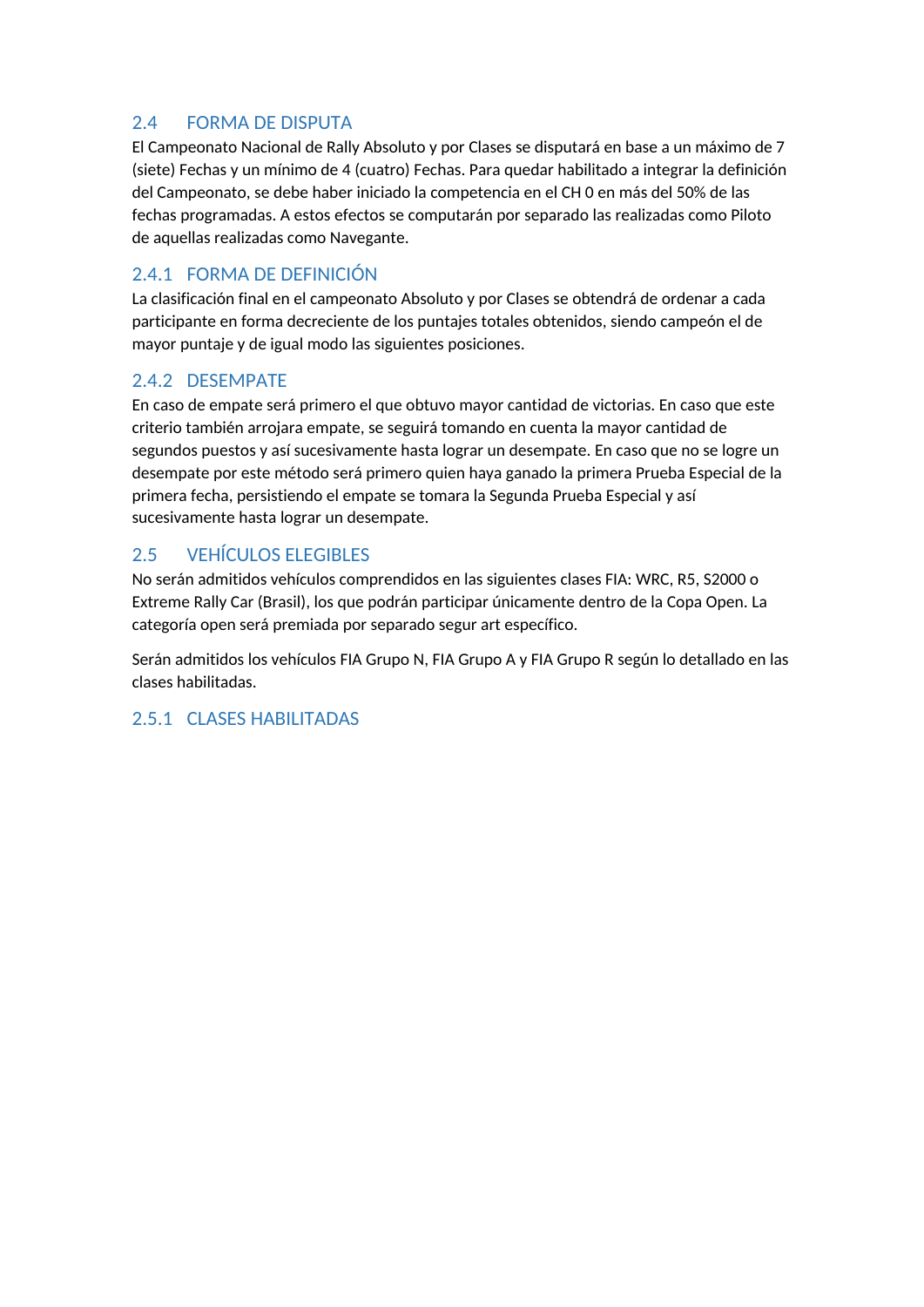<span id="page-8-0"></span>

|                                    | <b>CLASES</b>                                                                                                                            |  |  |  |  |
|------------------------------------|------------------------------------------------------------------------------------------------------------------------------------------|--|--|--|--|
| <b>Clase</b>                       | Grupo                                                                                                                                    |  |  |  |  |
| RC <sub>2</sub><br><b>NACIONAL</b> | MAXI RALLY 2.4I Atmosférico<br>MAXI RALLY 1.6 Turbo<br>Grupo N mas de 2.000 c.c.<br><b>PROTO</b>                                         |  |  |  |  |
| RC <sub>3</sub>                    | Autos Grupo Rally 3 homologado a partir del 01/01/2021 en conformidad con el<br>Art.260 del Anexo J2021<br>Rally 3 (VRa3B, VRa3C, VRa3D) |  |  |  |  |
|                                    | Grupo A (cdi art. 255) hasta 1.600 c.c.                                                                                                  |  |  |  |  |
|                                    | R2 Atmosférico mas de 1.390 c.c. y hasta 1.600 c.c. - VR2B (Art. 206 2018)                                                               |  |  |  |  |
| RC4                                | R2 Turbo mas 927 c.c. y hasta 1.067 c.c. - VR2B (Art. 260 2018)                                                                          |  |  |  |  |
|                                    | Grupo N (cdi art. 254) mas de 1.600 c.c. y hasta 2.000 c.c.                                                                              |  |  |  |  |
| <b>RJU</b>                         | Rally Junior Uruguay (Ficha A2018/N2018/VO2018/2021)                                                                                     |  |  |  |  |
|                                    | Rally 5 (VR1: atmosférico hasta 1.600 c.c. y turbo hasta 1.333 c.c.)                                                                     |  |  |  |  |
| RC5                                | Autos Grupo Rally 5 homologado a partir del 01/01/2019 en conformidad con el<br>Art.260 del Anexo J 2020                                 |  |  |  |  |
|                                    | Rally 5 (VR1A/VR1B: atmosférico hasta 1.600 c.c. y turbo hasta 1.067 c.c.)                                                               |  |  |  |  |
|                                    | Autos Grupo R1 homologado antes del 21/12/2018 en conformidad con el<br>Art. 260 del Anexo J 2018)                                       |  |  |  |  |
| RC5                                |                                                                                                                                          |  |  |  |  |
| <b>NACIONAL</b>                    | Grupo N (cdi art. 254) hasta 1.600 c.c. y con potencia máxima declarada por el<br>fabricante<br>de 129hp.                                |  |  |  |  |
| <b>RC1600</b>                      | Vehículos hasta 1.600 c.c. de máximo 8 válvulas y con potencia máxima<br>declarada por el fabricante de 101hp.                           |  |  |  |  |
| <b>RALLY</b><br><b>OPEN</b>        | Vehículos Gr. A,N, VK, Replicas, Históricos, Tracción 4x2, 4x4                                                                           |  |  |  |  |
| <b>RRSS</b>                        | Vehículos en cumplimiento de la totalidad del Artículo 253 del Anexo J del<br>CDI.                                                       |  |  |  |  |

## 2.5.2 MÍNIMO DE PARTICIPANTES POR CLASES.

En cada Clase y para el otorgamiento de puntos, la primera competencia del año deberá contar con un mínimo de 4 (cuatro) vehículos debidamente inscriptos que efectúen el CH0. A partir de esa competencia las restantes competencias podrán asignar puntos con un mínimo de 3 (tres) vehículos debidamente inscriptos que efectúen el CH0.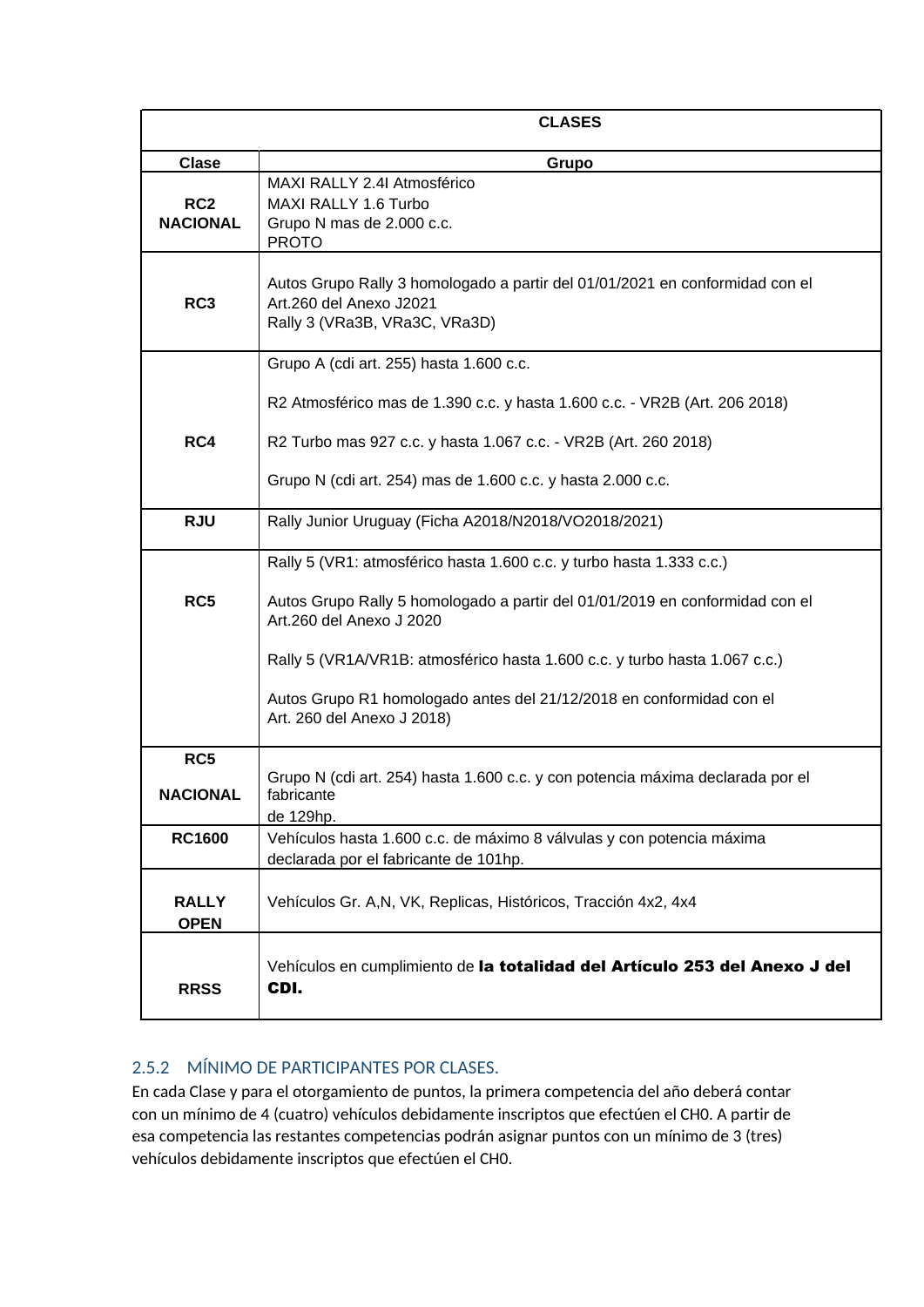#### <span id="page-9-0"></span>2.5.3 CAMPEONATO URUGUAYO RALLY OPEN

Para puntuar deberán iniciar la competencia 3 (vehículos), los mismos puntuaran exclusivamente dentro del presente campeonato, solo pueden acceder a su premiación en cada fecha (no podrán inscribirse en otra categoría ni por el absoluto).

Deberán cumplir con todas las medidas de seguridad homologadas tanto en el vehículo como la tripulación.

Deberán utilizar el neumático oficial del rally en medidas y cantidades de acuerdo al reglamento técnico.

Siendo vehículos con preparación técnica mecánica libre los mismos estarán sujetos a la evaluación de los comisarios técnicos que podrán negar su participación por razones de seguridad.

## <span id="page-9-1"></span>ART 3. PRESCRIPCIONES GENERALES DE LAS COMPETENCIAS

### <span id="page-9-2"></span>3.1 BENEFICIOS PARA SOCIOS

El derecho de inscripción tendrá un valor bonificado cuando se trate de socios del Club Uruguayo de Rally con doce meses de antigüedad y al día con el pago de las cuotas sociales o cuando sea un socio nuevo y abone la cuota mensual mediante el sistema de débito automático VISA o abone al contado el total de una anualidad. Esta bonificación se perderá en caso de no cumplir con la inscripción dentro del plazo establecido en el Reglamento Particular.

#### **VALOR NORMAL POR FECHA**

El derecho de inscripción tendrá el siguiente valor:

#### **COSTO INSCRIPCIÓN POR TRIPULANTE**

| <b>CLASE</b> | <b>SOCIO</b> | <b>NO SOCIO</b> |
|--------------|--------------|-----------------|
| <b>TODAS</b> | \$10000      | \$20.000        |

#### **VALOR REDUCIDO POR FECHA**

Para aquellas inscripciones completadas y abonadas antes del cierre primario de inscripciones, se establece un valor reducido el que se detalla en la siguiente tabla:

#### COSTO INSCRIPCIÓN POR TRIPULANTE

| TODAS<br>æ<br>л. | .<br>- 79 |
|------------------|-----------|
|------------------|-----------|

## **ACOMPAÑANDO LA RESOLUCIÓN DEL COMITÉ EJECUTIVO DEL ACU, LAS DAMAS QUE INTEGREN UNA TRIPULACIÓN TENDRÁN UNA BONIFICACIÓN DEL 50% EN SU INSCRIPCIÓN**

#### **VALOR ESPECIAL PARA PARTICIPANTES INVITADOS**

Para aquellas inscripciones que sean enmarcadas dentro de la clase "invitados" solo deberán pagar el costo de Seguro de la carrera valuado en USD 300 (dólares americanos trescientos).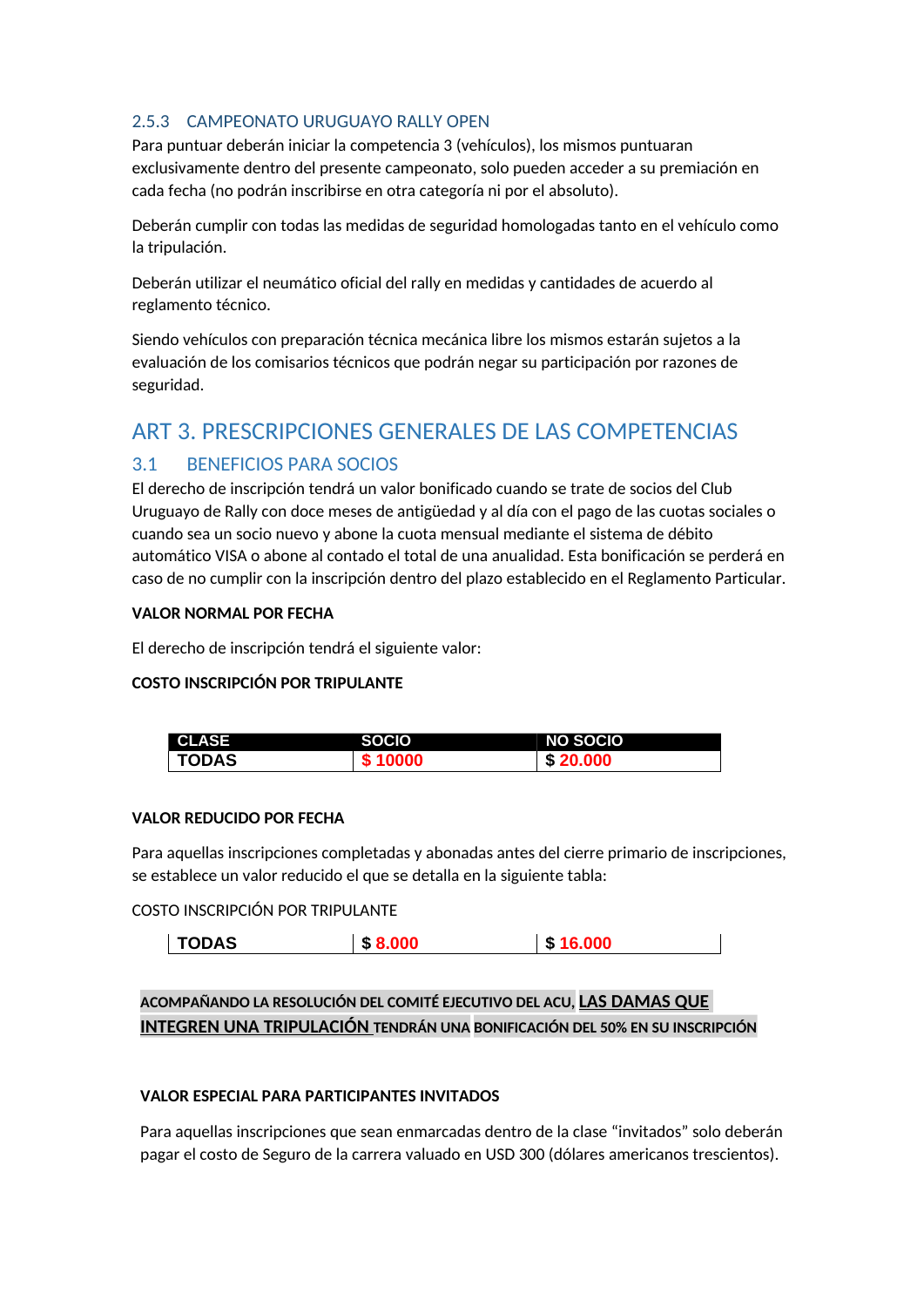## <span id="page-10-0"></span>3.2 REEMBOLSO DEL DERECHO DE INSCRIPCIÓN

El derecho de inscripción es reembolsable únicamente si se rechaza la inscripción, la tripulación retira la inscripción antes del cierre definitivo o la competencia no se lleve a cabo Salvo en estos casos, el importe será cargado únicamente en la siguiente Fecha.

#### <span id="page-10-1"></span>3.3 APERTURA y CIERRE DE LAS INSCRIPCIONES

La apertura y cierres de inscripciones serán comunicados por las vías oficiales del CUR.

## <span id="page-10-2"></span>3.4 COMPOSICIÓN DE LA TRIPULACIÓN

La tripulación de cada vehículo estará compuesta por dos personas. En caso contrario no será autorizada la partida. Los dos miembros de la tripulación podrán conducir durante todo el transcurso de las Pruebas y para ello deberán poseer Licencia de Piloto válida, en las condiciones dispuestas por la A.D.N. En caso que se conduzca alternadamente durante el transcurso de alguna competencia, el puntaje será asignado al piloto que figure en la ficha de inscripción. (Ver artículo 2.5 Reglamento FIA-CODASUR 2020).

### <span id="page-10-3"></span>3.5 TRIPULACIÓN A BORDO

La tripulación deberá encontrarse a bordo del vehículo durante todo el transcurso de las pruebas. El abandono, aunque temporario de un miembro de la tripulación, (salvo en las zonas de control), o la admisión aunque fuera temporaria, de un tercero a bordo (salvo en caso de transporte de un herido), ocasionará la descalificación de la tripulación. En ENLACE se deberá respetar las ordenanzas de tránsito, transitando SIEMPRE con cintos abrochados, bajo pena que podrá llegar hasta la descalificación.

## <span id="page-10-4"></span>3.6 EVENTOS PROMOCIONALES

Las tripulaciones que se determinen, deberán presentarse completas a las ceremonias de entrega de premios, y otro tipo de eventos relativos a las competencias que establezca el Organizador (Conferencias de prensa, reuniones con Autoridades, etc.), con vestimenta utilizada durante la competencia o uniforme social del equipo que integra, bajo pena de sanciones de acuerdo al Artículo 16.13).

#### <span id="page-10-5"></span>3.7 PROHIBICIONES

Queda terminantemente prohibido, bajo pena de descalificación:

a) no obedecer las señales e indicaciones de los Comisarios Deportivos u Oficiales Deportivos.

b) Cualquier expresión o comportamiento hacia los oficiales de carrera que implique una falta de respeto o sea contraria a las regulaciones de debido comportamiento F.I.A

c) pintar marcas o similares sobre señales de tránsito, quedando a cargo del infractor el pago de los daños que cause la infracción a esta norma, independientemente de las sanciones que le pudieran ser impuestas por la A.D.N.

### <span id="page-10-6"></span>3.8 CONTROL ANTIDOPAJE

Los pilotos y navegantes deberán someterse a los controles antidopaje y de alcoholemia, si así lo dispusieran las autoridades de la competencia.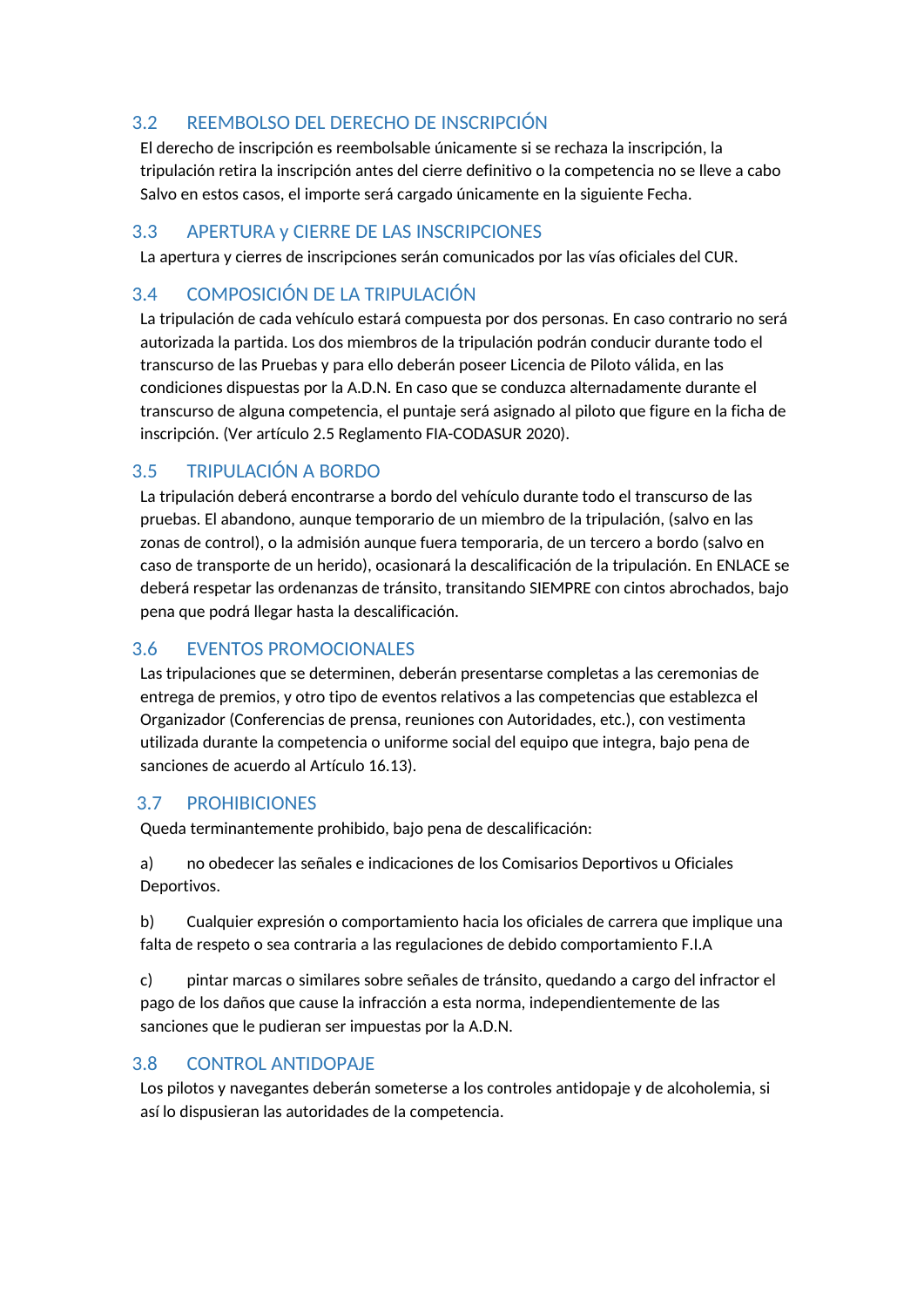## <span id="page-11-0"></span>3.9 TRASLADO DE COMBUSTIBLE

El traslado del mismo hacia y desde la zona de reabastecimiento deberá realizarse en cumplimiento a la normativa Nacional vigente, quedando sujeto a las observaciones y/o sanciones que las Autoridades Nacionales pudieran aplicar.

#### <span id="page-11-1"></span>3.10 VESTIMENTA OBLIGATORIA DURANTE TODO EL RECORRIDO

Será obligatorio el uso durante todo el transcurso de la competencia. El no cumpliendo de este Artículo ameritará las sanciones que las Autoridades de Prueba entiendan pertinentes.

#### **AMBOS TRIPULANTES:**

Los mismos deberán encontrarse en homologación vigente hasta el fin de la competencia.

Equipo anti-flama homologado FIA

Ropa interior (incluidas medias) anti-flama y Balaclava anti-flama homologados por FIA

Calzado anti-flama homologado FIA.

#### <span id="page-11-2"></span>3.11 EQUIPAMIENTO OBLIGATORIO DURANTE LAS PRUEBAS ESPECIALES

Los mismos deberán encontrarse en homologación vigente hasta el fin de la competencia

Es obligatorio el uso del siguiente equipamiento durante las pruebas especiales:

AMBOS TRIPULANTES: Casco homologado FIA Apoya Cabeza (Protector Cervical) Homologados FIA. PILOTO:

Guantes homologados FIA

### <span id="page-11-3"></span>3.12 REVISACIÓN TÉCNICA PREVIO A LA LARGADA

Los vehículos deberán presentarse a la revisión técnica previa a cada competencia. Los Comisarios Técnicos y/o Deportivos revisarán que el vehículo se presente con las medidas de seguridad adecuadas y los precintos que establezca el equipo técnico del CUR. La declaración de los números de precinto en la técnica previa es estricta responsabilidad de la tripulación, la no declaración de un numero de precinto será equiparado a que el elemento no portaba precinto técnico.

### <span id="page-11-4"></span>3.13 OBSERVACIONES

En el caso que los Comisarios realicen una observación a un vehículo, el Reglamento Particular establecerá el plazo para solucionar la observación. En caso que la observación no pueda ser solucionada el vehículo no podrá iniciar la competencia.

### <span id="page-11-5"></span>3.14 DURANTE LA CARRERA

Los vehículos que durante la carrera sufran un accidente serán evaluados por los Comisarios Técnicos y/o Deportivos quienes decidirán si el mismo cumple las condiciones de seguridad requeridas para continuar en competencia.

### <span id="page-11-6"></span>3.15 NEGACIÓN DE PARTIDA

Los Comisarios Deportivos o el director de la prueba en acuerdo con los comisarios deportivos podrán negar la partida a una tripulación que no respete las condiciones de equipamiento o de seguridad exigidas.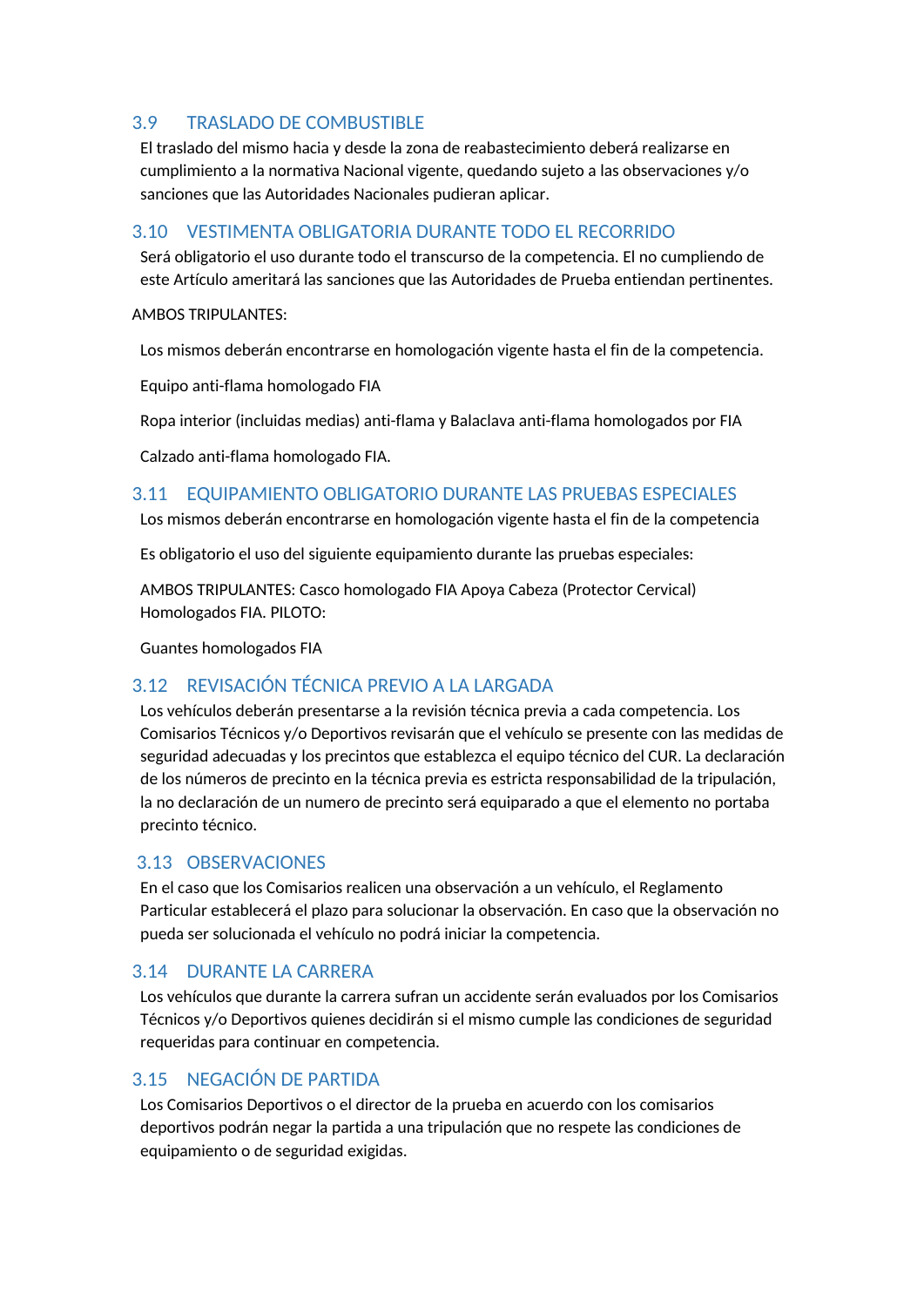#### <span id="page-12-0"></span>3.16 DECISIÓN INAPELABLE

Por tratarse de razones de seguridad, la decisión de los Comisarios Deportivos es inapelable y no dará lugar a ningún tipo de reclamación.

# <span id="page-12-1"></span>ART 4. CARACTERÍSTICAS DE LOS RALLIES

#### <span id="page-12-2"></span>4.1 PROCEDIMIENTOS

#### <span id="page-12-3"></span>4.2 PROCEDIMIENTO DE LARGADA Y LLEGADA

#### <span id="page-12-4"></span>4.2.1 LARGADA

Las Pruebas Especiales serán largadas por medio de relojes electrónicos de cuenta regresiva en los últimos 30 segundos y en el panel (Display) marcara el "0" y se apagarán las luces rojas, el adelantamiento quedará registrado en la tirilla impresa que recibe la señal de una barrera infrarroja. En caso de tener que usar un procedimiento manual de largada luego de devolver el carné de control a la tripulación, el oficial de largada hará una cuenta regresiva en voz alta: 30" – 15" – 10" y los últimos cinco segundos uno por uno. Cuando hayan trascurrido los últimos cinco segundos, deberá darse la señal de largada.

Las Pruebas Especiales se iniciarán con largada detenida, con el vehículo ubicado sobre la línea de largada y con los dos tripulantes a bordo, con todos los elementos de seguridad y arneses ajustados. En caso de no poder largar, el vehículo deberá trasladarse fuera de la zona de control, sin recibir ayuda externa. Cualquier vehículo que no pueda abandonar la zona dentro de los 20 segundos posteriores a la señal de largada, será inmediatamente trasladado a un lugar seguro por la Organización, y el mismo será considerado como abandonado.

#### <span id="page-12-5"></span>4.2.2 PENALIZACIÓN POR FALSA LARGADA

De acuerdo al Artículo 48.6 Reglamento Deportivo 2022 CODASUR

Le penalización por falsa largada tendrá la siguiente escala:

PRIMERA FALTA: 10 SEGUNDOS

SEGUNDA FALTA: 1 MINUTO

TERCERA FALTA: 3 MINUTOS

CUARTA FALTA: A CRITERIO DE LOS COM. DEPORTIVOS

#### <span id="page-12-6"></span>4.2.3 LLEGADA

La hora de llegada será tomada por una barrera infrarroja que transmite la señal a un reloj impresor. Adicionalmente los oficiales de la prueba tomarán la hora de llegada con cronómetros manuales dejando constancia en la planilla de tiempos ambas horas.

#### <span id="page-12-7"></span>4.3 PRUEBAS ESPECIALES (PE)

Las Pruebas Especiales son pruebas de velocidad en caminos cerrados para rally.

### <span id="page-12-8"></span>4.4 CIRCULACIÓN

Queda absolutamente prohibida en cualquier circunstancia la circulación en sentido contrario a la dirección del rally en las Pruebas Especiales y reconocimientos.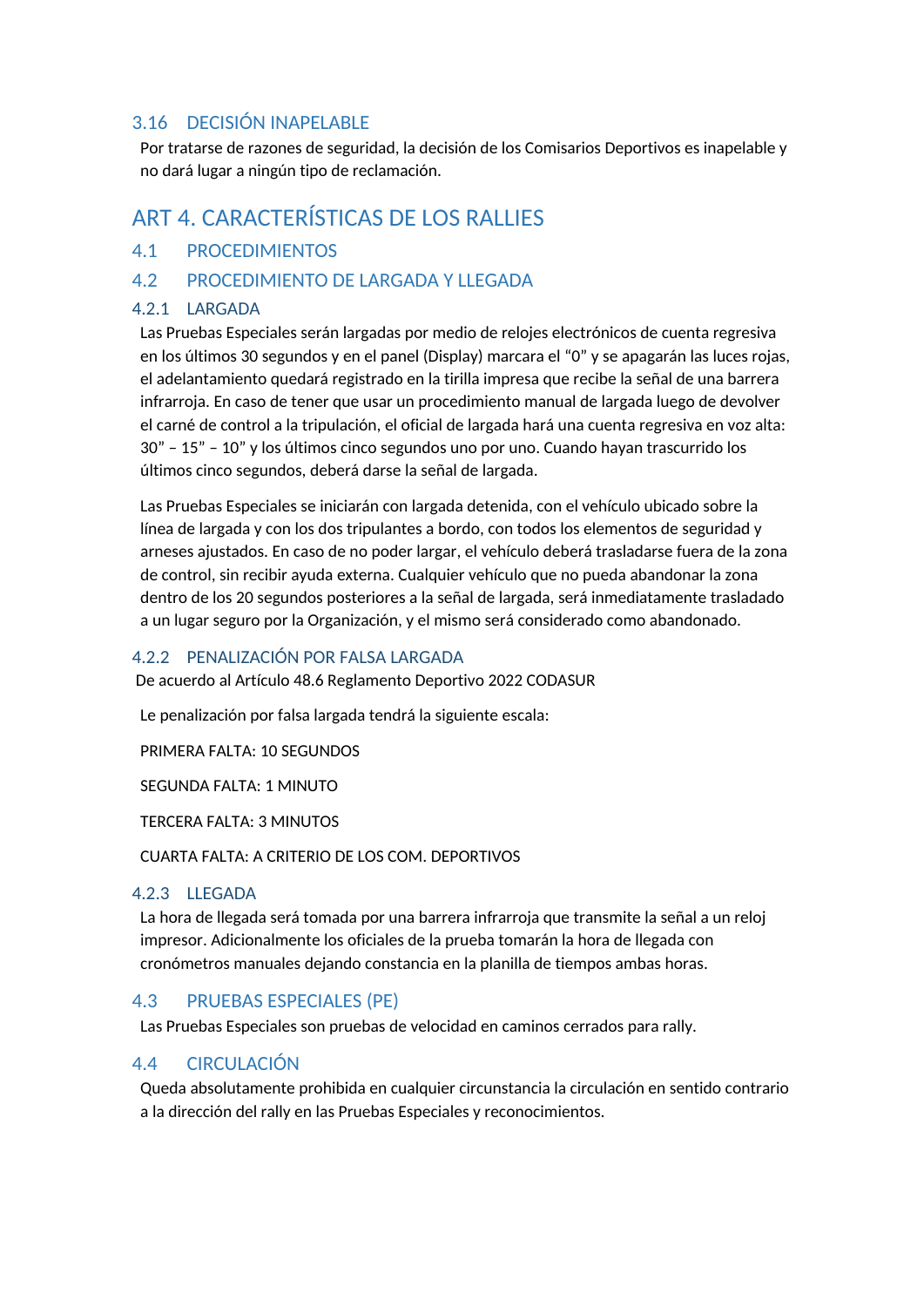## <span id="page-13-0"></span>4.5 CÓMPUTO DEL TIEMPO EMPLEADO

El tiempo empleado para la Prueba Especial será calculado con la hora de llegada menos la hora de partida asignada.

## <span id="page-13-1"></span>4.6 INTERVALO ENTRE VEHÍCULOS

El Director de la Prueba, en conjunto con los Comisarios Deportivos, fijará el intervalo de largada, tomando como referencia 2 minutos entre vehículos para los veinte primeros.

#### <span id="page-13-2"></span>4.7 DISTANCIAS

La distancia total de Pruebas Especiales será entre noventa (90) y ciento treinta (130) kilómetros, a excepción de coincidir con una fecha internacional, donde primara el máximo habilitado por dicha competencia

#### <span id="page-13-3"></span>4.8 SUPERFICIE

La superficie de las carreras puede ser mixta incluso dentro de una misma prueba especial. En todos los casos el Reglamento Particular especificará el tipo de superficie del rally, los kilómetros de cada tipo y los tipos de superficie de cada Prueba Especial.

#### <span id="page-13-4"></span>4.9 ETAPA

Cada parte competitiva del rally estará conformada por Etapas, separadas por un reagrupamiento (Parque Cerrado) por la noche. Cada Etapa estará dividida en Secciones. Si se organizan Pruebas Súper Especiales la noche anterior a la Etapa 1, serán consideradas como Sección 1 de la Etapa 1.

## <span id="page-13-5"></span>4.10 PRUEBA SÚPER ESPECIAL (PSE)

La realización de una Prueba Especial con características de Súper Especial es optativa por parte del organizador, cuya reglamentación específica figurará en el Reglamento Particular de cada evento.

El orden de largada puede ser dispuesto a discreción de los organizadores, pero el procedimiento debe ser detallado en el Reglamento Particular.

La distancia de pruebas super especiales no será considerada en el mínimo /máximo de la competencia.

#### <span id="page-13-6"></span>4.10.1 USO DE BANDERAS EN PRUEBA SÚPER ESPECIAL (PSE)

El uso de la bandera amarilla indicando precaución es aplicable en una prueba de Súper Especial en la que participen uno o más de un auto por vez y recorriendo el mismo trazado o no, y puede ser mostrada en cualquier lugar del recorrido. Si la bandera amarilla es mostrada, el Piloto debe inmediatamente reducir significativamente la velocidad.

El uso de Bandera Roja (Detención total de la competencia) es aplicable a la prueba de Súper Especial (PSE) como así también a las Pruebas Especiales (PE).

#### <span id="page-13-7"></span>4.10.2 BANDERA AMARILLA EN PRUEBA SÚPER ESPECIAL (PSE)

El director de la prueba podrá disponer que la tripulación a la que se le mostró la bandera amarilla dispute nuevamente la prueba en cuestión. Sin embargo si las circunstancias no lo permiten, el director propondrá a los Comisarios Deportivos asignarle un tiempo a la tripulación. En caso que la tripulación sea total o parcialmente responsable de la necesidad de uso de la bandera amarilla, no podrá ser beneficiada con esa concesión.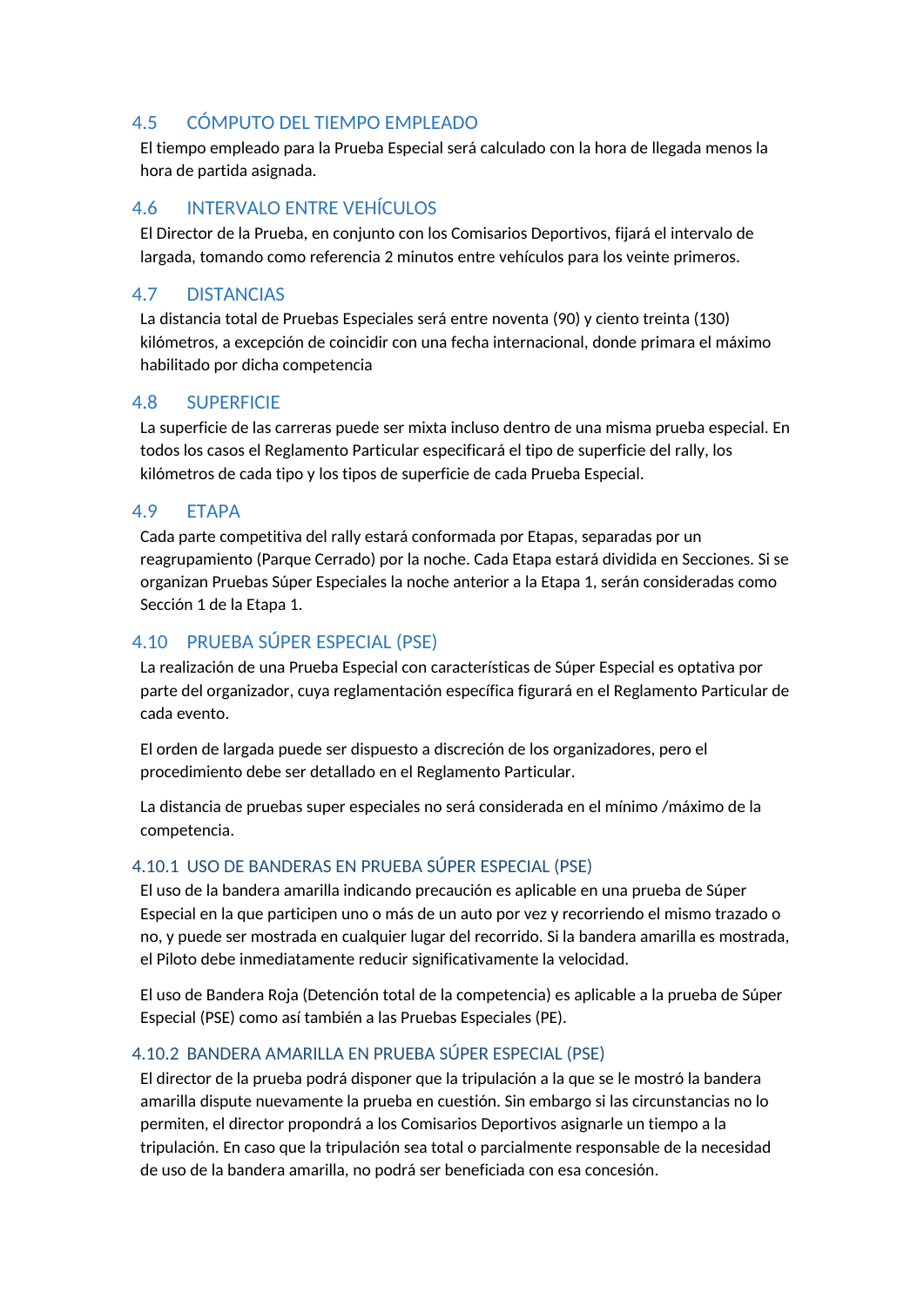#### <span id="page-14-0"></span>4.10.3 NO COMPLETAR RECORRIDO DE PRUEBA SÚPER ESPECIAL (PSE)

Si una tripulación no puede completar el recorrido de una prueba Súper Especial, su auto será retirado por los organizadores y trasladado al control de salida (STOP) de la prueba súper especial o a un Parque de Asistencia o Parque Cerrado, según lo estipulado en el Reglamento Particular de la prueba. En ese caso se le asignará un tiempo, el procedimiento de asignación de tiempo deberá estar especificado en el Reglamento Particular.

#### <span id="page-14-1"></span>4.10.4 TIEMPO MÁXIMO EN PRUEBA SÚPER ESPECIAL (PSE)

El Reglamento Particular deberá especificar si se aplica un tiempo máximo.

#### <span id="page-14-2"></span>4.10.5 RÉGIMEN DE PRUEBA SÚPER ESPECIAL

Un vehículo que se presente al CH de largada de una prueba SE será considerado dentro del régimen de Súper Especial, excepto que el Reglamento Particular disponga lo contrario.

# <span id="page-14-3"></span>ART 5. SEGUROS

#### <span id="page-14-4"></span>5.1 EXENCIÓN DE RESPONSABILIDAD POR DAÑOS A LOS PARTICIPANTES

#### <span id="page-14-5"></span>5.1.1 DE LOS PARTICIPANTES

Al inscribirse en una competencia, los participantes declaran conocer los riesgos inherentes al deporte e intervienen bajo su responsabilidad y eximen de responsabilidad al organizador. El organizador no asume ningún tipo de responsabilidad por daños y/o accidentes que los competidores pudieran sufrir u ocasionar a terceros o a sus bienes durante el desarrollo de la competencia.

#### <span id="page-14-6"></span>5.2 SEGUROS DE RESPONSABILIDAD CIVIL POR DAÑOS CONTRA TERCEROS

#### <span id="page-14-7"></span>5.2.1 MONTO ASEGURADO

Los derechos de inscripción comprenden la prima de seguro que garantiza la responsabilidad civil del concurrente respecto a terceros (siempre y cuando el tercero no sea otro concurrente, o indicado como integrante de la organización, hasta un valor global de U\$S 500.000. (Dólares americanos quinientos mil).

#### <span id="page-14-8"></span>5.2.2 VIGENCIA

El seguro tendrá vigencia desde el momento de la largada del primer control horario (CH 0) y hasta el ingreso a Parque Cerrado final del evento. En caso de abandono o descalificación, la cobertura se extinguirá automáticamente en ese momento.

#### <span id="page-14-9"></span>5.2.3 VEHÍCULOS DE RECONOCIMIENTO/DE AUXILIO

Los vehículos de reconocimiento y asistencia (de Auxilio), aun siendo portadores de placas específicas emitidas por el organizador, no pueden en ningún caso ser considerados como participando oficialmente de las pruebas. Por consiguiente no se encuentran cubiertos por seguro alguno, siendo todo daño causado de exclusiva responsabilidad del propietario.

#### <span id="page-14-10"></span>5.2.4 RESPONSABILIDAD POR ACCIDENTES CAUSADOS POR OTROS COMPETIDORES

El Organizador y el Comité de Organización no se hacen responsables, sea cual fuere el caso, de cualquier accidente que pudiera ocurrir o pudiese ser causado por cualquier competidor y/o vehículo de competición participante durante todo el desarrollo del Campeonato.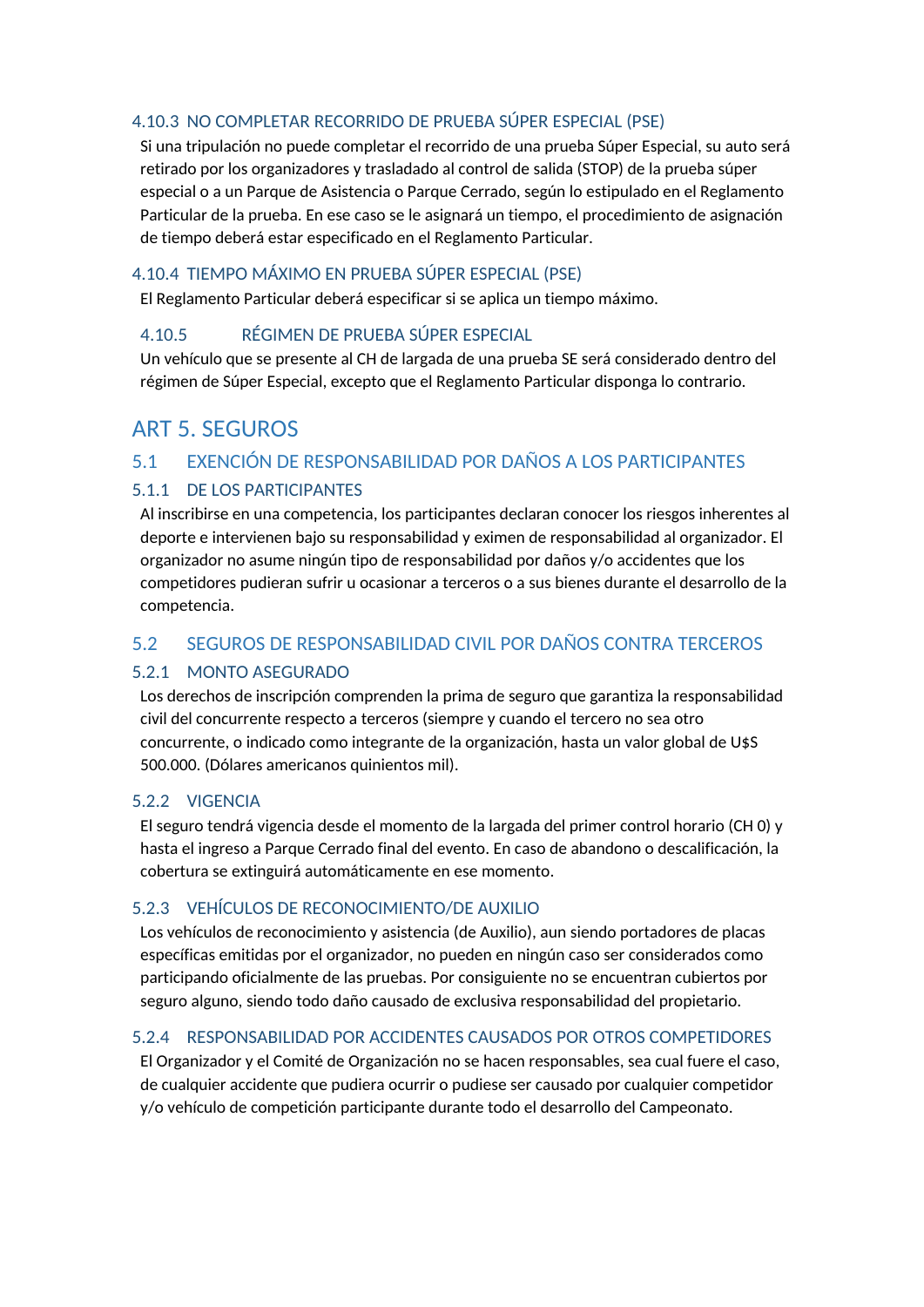#### <span id="page-15-0"></span>5.2.5 DEDUCIBLE

En el caso de que sea necesaria la utilización del seguro, los costos del deducible serán de responsabilidad del concurrente y/o piloto.

#### <span id="page-15-1"></span>5.2.6 ROTURAS POR FUERA DE RUTA

Serán de cargo del concurrente y/o piloto las roturas y daños a terceros, realizados por despistes, por un monto hasta el importe del deducible de la póliza. Será obligación de los mismos subsanar dichos costos por roturas antes de los 30 días calendario.

# <span id="page-15-2"></span>ART 6. NUMERACIÓN

### <span id="page-15-3"></span>6.1 ASIGNACIÓN DE NÚMEROS

La asignación de números se dará respetando en primera instancia, los números utilizados por las tripulaciones en la temporada anterior. En caso de querer cambiar de numero o bien elegirlo dentro de los números que se encuentren libres los mismos tendrán un costo de US\$ 200 (doscientos dólares americanos).

En caso de no poseer número el club asignara aleatoriamente un número dentro de los disponibles.

El numero 1 queda por fuera de este artículo y será destinado al campeón de la pasada temporada.

#### <span id="page-15-4"></span>6.2 ORDEN DE LARGADA

El orden de largada de todas las fechas quedará a criterio del Director de la Prueba, actuando en conjunto con el Colegio de Comisarios Deportivos. No obstante y para la primera Fecha del Campeonato Nacional 2022, se priorizará la posición final de cada tripulación en el Campeonato Nacional 2021 y en las siguientes Fechas, de acuerdo a las posiciones de cada tripulación en el Campeonato Nacional 2022.

## <span id="page-15-5"></span>ART 7. PUBLICIDADES

#### <span id="page-15-6"></span>7.1 ESPACIO RESERVADO PARA EL ORGANIZADOR

Las puertas delanteras (en los casos de coupé, las dos puertas) deberán dejar espacio libre para la publicidad obligatoria del organizador. Las mismas tendrán las inscripciones requeridas en el presente Reglamento y las especificadas en el Reglamento Particular de la prueba.

Las ventanas laterales posteriores deberán reservarse para la identificación del vehículo.

La primera letra del nombre y el apellido de Piloto y Copiloto, seguido por la bandera nacional del país del ADN que ha emitido su licencia deberá aparecer en la ventana lateral trasera a ambos lados los vehículos, junto al número. Los nombres deben ser:

- En blanco Helvética

- En mayúscula para la inicial del nombre y la primera letra del apellido con el resto en minúscula.

- 6cm. De alto (letras mayúsculas) y con una anchura de trazo de 1 cm.

El nombre del Piloto será el nombre superior en ambos lados del vehículo.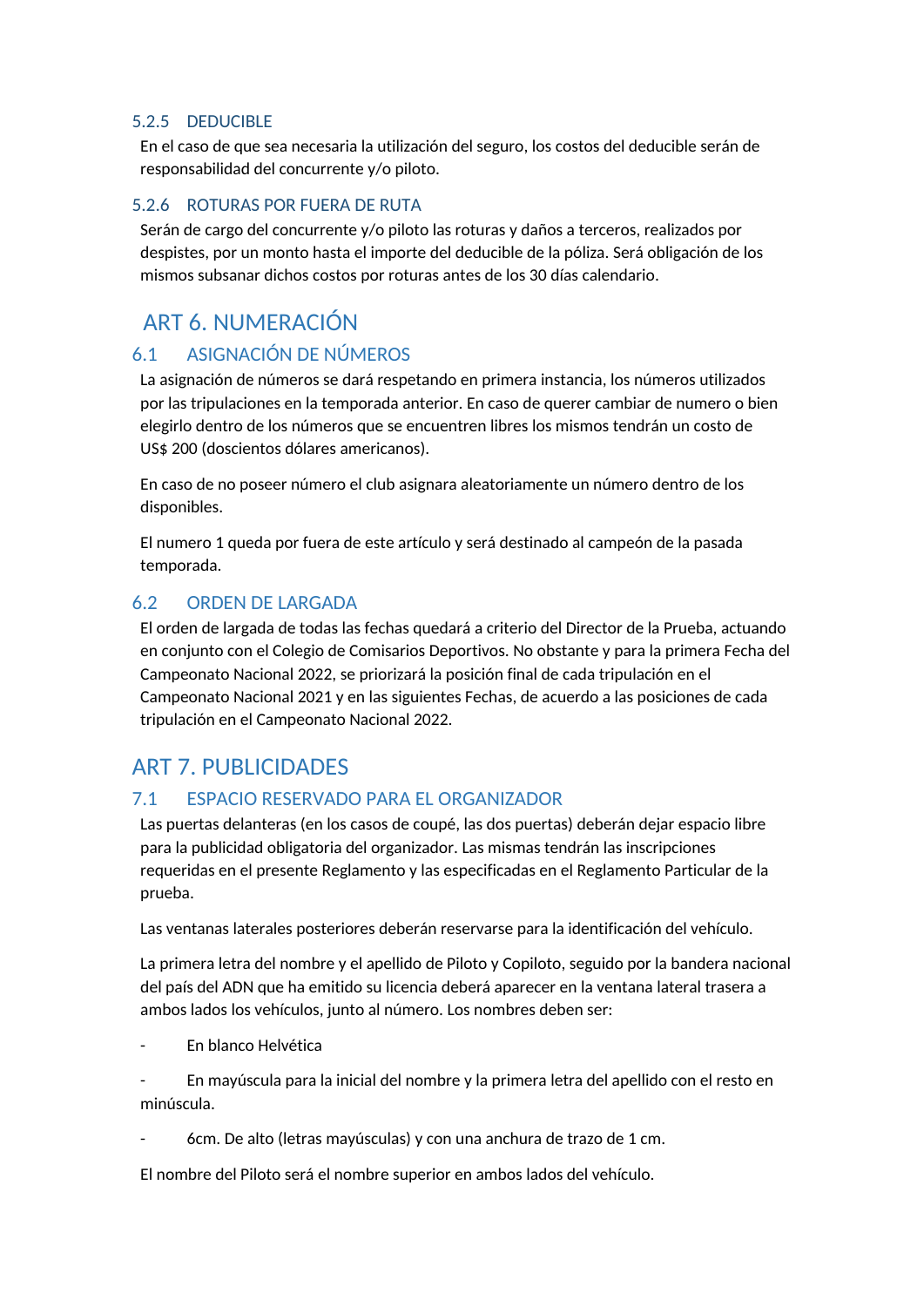## <span id="page-16-0"></span>7.2 PARAGOLPES FRONTAL

Los vehículos de todas las clases deberán reservar las esquinas del paragolpes frontal para la ubicación de los distintivos de la marca de neumáticos oficiales.

## <span id="page-16-1"></span>7.3 FAJA FRONTAL

El competidor deberá dejar libre en su vehículo una franja de 15 cm. de altura donde comienza el techo por encima del parabrisas, para colocación de publicidad oficial.

## <span id="page-16-2"></span>7.4 FAJA TRASERA

El competidor deberá dejar libre en su vehículo una franja de 15 cm. de altura donde comienza el techo por encima del vidrio trasero, para colocación de publicidad oficial.

## <span id="page-16-3"></span>7.5 MODIFICACIONES

El Reglamento Particular de cada fecha podrá determinar una disminución de la superficie reservada especificando las nuevas dimensiones a dejar reservadas.

## <span id="page-16-4"></span>7.6 REPOSICIÓN DE MATERIALES DE IDENTIFICACIÓN

Los materiales se entregarán en la Administrativa Previa de la primera fecha. Posteriormente, el juego de reposición tendrá un costo de USD 30.

## <span id="page-16-5"></span>7.7 PLACAS DE IDENTIFICACIÓN DEL RALLY

El organizador podrá entregar a cada tripulación, dos placas de identificación del Rally. Estas deberán ser colocadas en los lugares indicados en los reglamentos particulares y su uso será obligatorio durante todo el desarrollo del Rally.

### <span id="page-16-6"></span>7.8 PUBLICIDAD OFICIAL

Las publicidades establecidas por los organizadores son de carácter obligatorio, no pudiendo los participantes rechazar ésta publicidad. La ubicación en el vehículo de la publicidad así como los números de competición no podrán ser modificados ni recortados por el concursante, bajo pena de descalificación.

### <span id="page-16-7"></span>7.9 PUBLICIDAD PARTICULAR

Está permitido a las tripulaciones colocar libremente toda publicidad sobre su vehículo siempre que:

a) Se encuentre autorizada por las leyes y/o reglamentos vigentes por F.I.A., CODASUR, la A.D.N. o el presente Reglamento.

- b) Que no tengan el propósito de ser ofensivas.
- c) Que no sean de origen político o religioso.
- d) Respeta las normas sobre números de competición.-

e) Que no impida la visión de la tripulación a través del parabrisas, luneta trasera y ventanillas delanteras; no obstante, una faja de 10 cm. de alto podrá ser fijada en la parte superior del parabrisas y una faja de 8 cm. de alto podrá ser fijada en la luneta trasera, con inscripciones que cumplan con las prescripciones precedentes.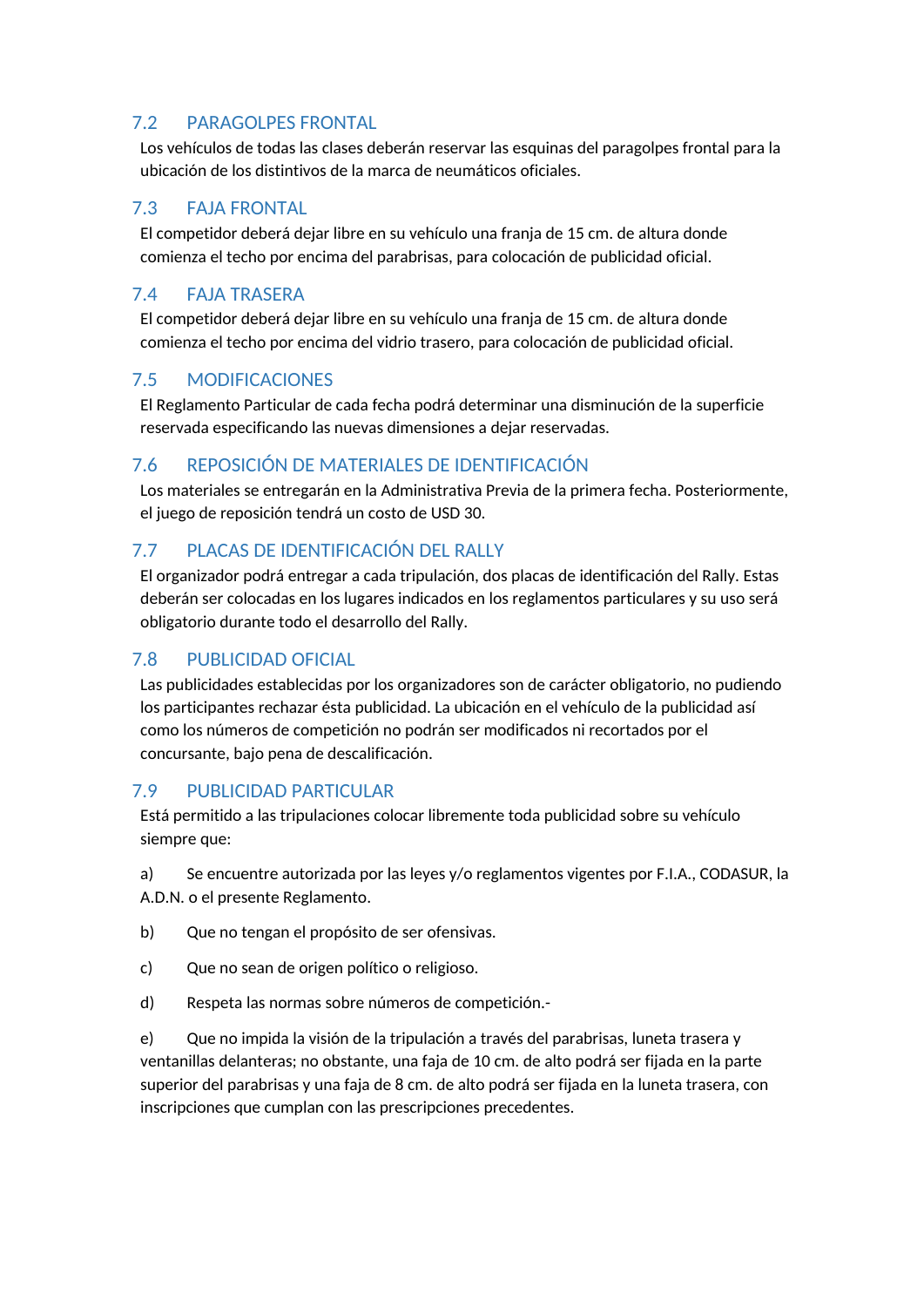# <span id="page-17-0"></span>ART 8. SUJECIÓN A LOS REGLAMENTOS DE TRÁNSITO

## <span id="page-17-1"></span>8.1 NORMATIVA VIGENTE

Los vehículos deberán cumplir en todo momento con la normativa vigente de tránsito.

# <span id="page-17-2"></span>ART 9. PRECINTADO Y VERIFICACIÓN

## <span id="page-17-3"></span>9.1 PRECINTOS

Podrán colocarse precintos o marcas de identificación sobre cualquier elemento del vehículo que se considere necesario identificar en cualquier momento del Rally.

## <span id="page-17-4"></span>9.2 VERIFICACIÓN

Los Comisarios de la Prueba podrán proceder a su verificación en cualquier circunstancia.

En caso de que estas marcas o precintos hayan sido colocadas en el vehículo, corresponde a la tripulación del mismo, bajo su exclusiva responsabilidad, velar por la protección hasta el final de la prueba.

Siendo de responsabilidad de la tripulación el faltante /rotura o no declaración del número del mismo en su pasaporte (art 3.12), pudiendo llegar a ser sancionados por el colegio de comisarios deportivos con penas que pueden llegar a la descalificación.

## <span id="page-17-5"></span>9.3 ADULTERACIÓN DE PRECINTOS

Todo fraude comprobado, en forma especial de presentar como intactas las marcas o precintos de identificación retocadas, ocasionará la puesta fuera de carrera de la tripulación, así como de toda otra persona que haya estado involucrada en la realización de dicha infracción. Dicho comportamiento será reportado a los Comisarios Deportivos quienes podrán solicitar sanciones adicionales al ACU.

# <span id="page-17-6"></span>ART 10. PARQUES CERRADOS, PODIO y/o EVENTOS PROMOCIONALES

El Reglamento Particular de cada Prueba establecerá fecha, lugar y hora de apertura y cierre de los distintos parques; sin perjuicio de las resoluciones que en la materia adopten los Comisarios Deportivos, el Director de la Prueba y los Comisarios de Parques Cerrados.

La largada Promocional deberá ser efectuada con la vestimenta a utilizar durante la competencia, excepto el casco, guantes y ropa ignifuga, o podrá sustituirse por uniforme social del equipo que integra. En caso de no cumplir con este punto los Comisarios Deportivos podrán aplicar una penalización según el Artículo 16.14 del presente Reglamento.

La presentación de la tripulación en el Podio es obligatoria. LA NO PRESENCIA EN EL PODIO DE PREMIACIÓN, generará una sanción de USD 300 (Dólares Americanos: trecientos) por tripulante.

La tripulación deberá lucir una vestimenta acorde: mameluco y botitas o sustituirse ambas por un uniforme social del equipo que integran. La no observancia de esta disposición generará las sanciones que las Autoridades de Prueba entiendan pertinentes.

El Reglamento Particular de la Prueba podrá establecer actividades promocionales de carácter obligatorio y establecerá las penalizaciones para el caso que una tripulación no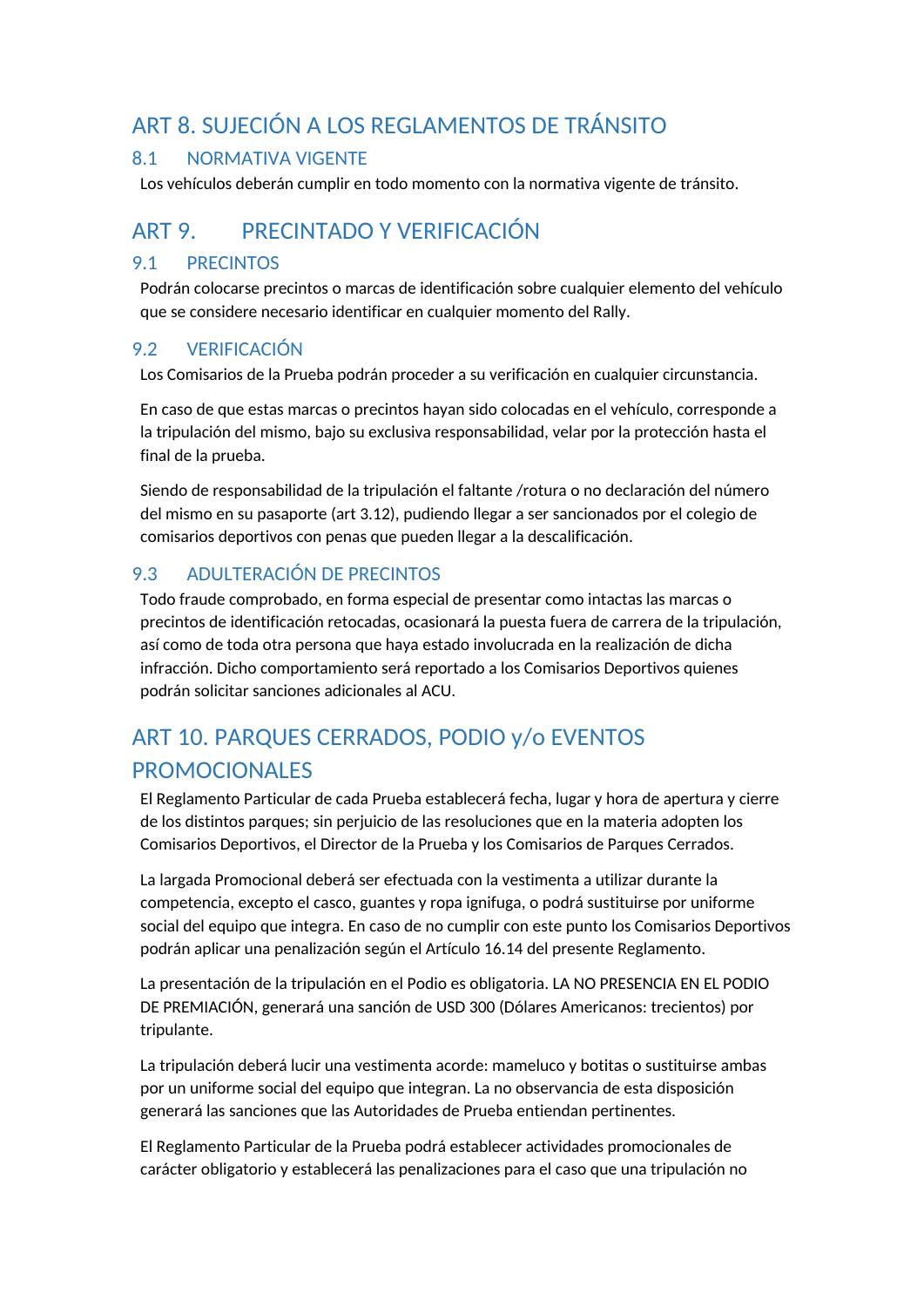cumpla lo estipulado. Solamente podrán estar en el vehículo piloto y copiloto inscriptos al pasar por la Rampa, en caso de la no presentación sufrirán una multa económica de \$ 2.500 (Pesos Uruguayos: dos mil quinientos) por participante, y \$ 5.000 (Pesos Uruguayos: cinco mil) por el vehículo.

# <span id="page-18-0"></span>ART 11. RECONOCIMIENTOS Y ENTRENAMIENTOS

## <span id="page-18-1"></span>11.1 APLICACIÓN DEL REGLAMENTO FIA – CODASUR

Será de aplicación lo establecido en el Artículo 35 "Reconocimiento" del Reglamento FIA-CODASUR 2022.

### <span id="page-18-2"></span>11.2 FORMA DE EFECTUAR LOS RECONOCIMIENTOS

Será expresado en el Reglamento Particular de cada fecha la forma y los días que se autorizarán a realizar los Reconocimientos.

### <span id="page-18-3"></span>11.2.1 RECONOCIMIENTOS

Las tripulaciones participantes deberán informar a través del Grupo de WhatsApp oficial correspondiente a cada Fecha, la placa de identificación del vehículo a utilizar. El vehículo deberá estar provisto del sistema de identificación/seguimiento (GPS) suministrado por el Organizador (Ver RPP de cada Fecha), el uso del mismo es de carácter obligatorio.

#### <span id="page-18-4"></span>11.3 PROHIBICIONES

Queda expresamente prohibido bajo pena de descalificación, efectuar reconocimientos o entrenamientos con vehículos de competición por los caminos de la prueba; bastando para la aplicación de la sanción, la constatación por parte de alguno de los Oficiales de la Prueba que se ha cometido la infracción. La pena será pronunciada por los Comisarios Deportivos.

#### <span id="page-18-5"></span>11.4 ENTRENAMIENTOS

Las sesiones de entrenamiento deberán realizarse en caminos distintos a los que transitará cada competencia y será responsabilidad de cada tripulación el conveniente cierre de los tramos, así como la adopción de todas las medidas de seguridad pertinentes.

En caso que la competencia tenga programada la realización de un shakedown, se encuentra terminantemente prohibido cerrar un camino para entrenamiento dentro de los días enmarcados en el cronograma del meeting

### <span id="page-18-6"></span>11.5 CONTROL POR LA SEGURIDAD VIAL

#### <span id="page-18-7"></span>11.5.1 LAS VELOCIDADES MÁXIMAS ADMITIDAS SERÁN LAS SIGUIENTES:

Rutas Nacionales: Lo establecido por la Dirección Nacional de Tránsito

Caminos fuera de Zonas Urbanas y Suburbanas: 75 kms/h salvo en aquellos lugares donde específicamente se marca una velocidad por medio de señalizaciones viales.

Zonas Urbanas y Suburbanas: 45 kms/h salvo en aquellos lugares donde específicamente se marca una velocidad por medio de señalizaciones viales.

#### <span id="page-18-8"></span>11.5.2 COMPETENCIA

Todo vehículo de competición deberá tener conectado y en funcionamiento permanente durante todo el transcurso de la competencia un dispositivo de rastreador satelital (GPS).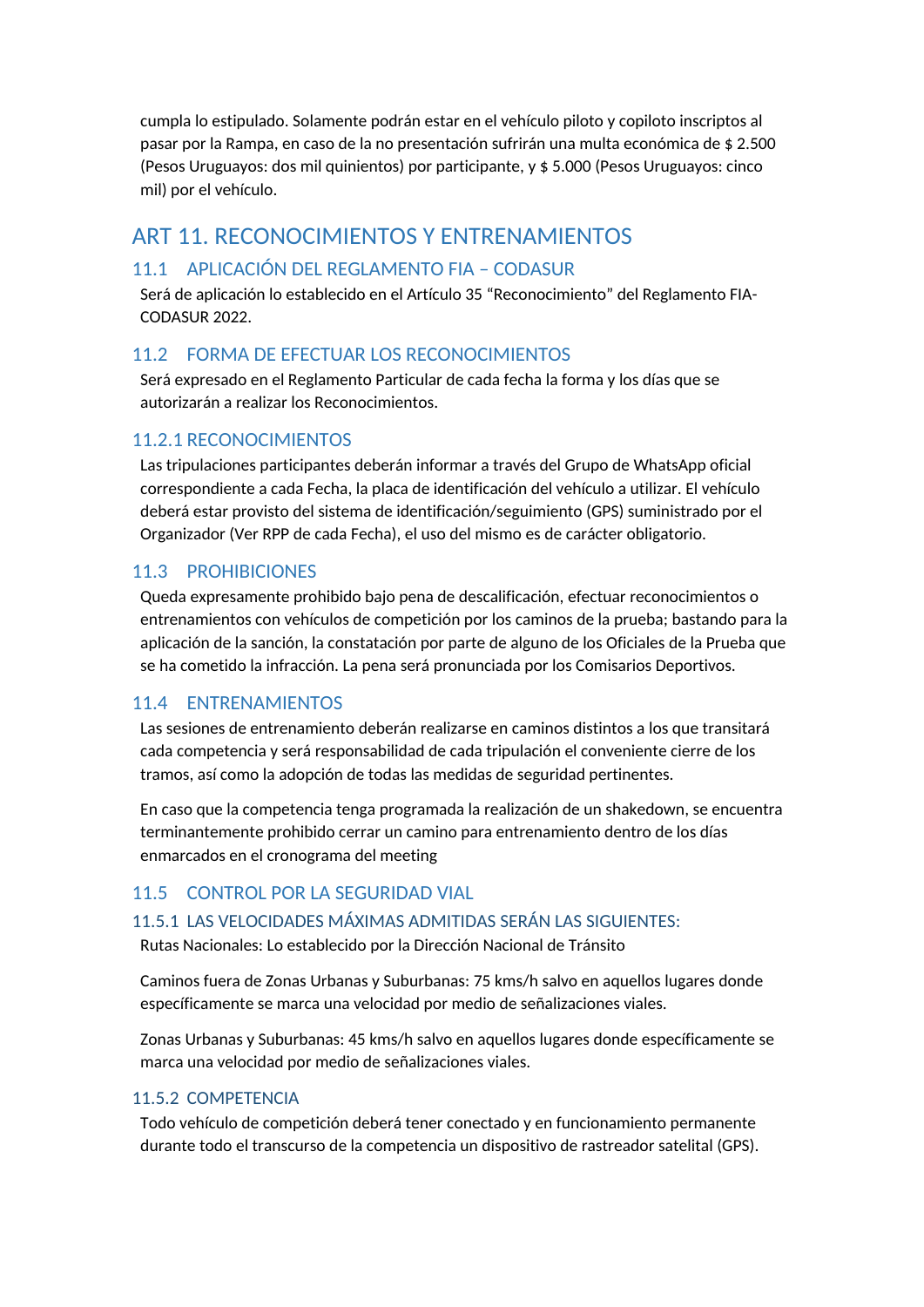## <span id="page-19-0"></span>11.6 FALTAS

La reiteración de una falta en la misma o diferentes fechas del campeonato ameritará el tratamiento de la misma por la Comisión Directiva quienes podrán imponer sanciones según las descriptas en el Artículo 16.14 del presente Reglamento.- Esta es una sanción Institucional fuera del ámbito de la competencia.

# <span id="page-19-1"></span>ART 12. NEUMÁTICOS

## <span id="page-19-2"></span>12.1 NEUMÁTICOS ADMITIDOS

El reglamento Técnico Mecánico definirá para cada clase las características de los neumáticos habilitados, así como la cantidad.

Los participantes del Campeonato Absoluto podrán utilizar cualquiera de los modelos de neumáticos habilitados para el campeonato por clases, así como la cantidad especificada oportunamente por el organizador a través de Anexo al presente Reglamento o en el Reglamento Particular (RPP) de cada competencia.

### <span id="page-19-3"></span>12.2 SANCIONES

En caso de comprobarse el uso de neumáticos cuya marca, modelo y origen no sean los autorizados, se procederá a aplicar la descalificación de la tripulación en infracción. La pena será pronunciada por los Comisarios Deportivos luego de la disputa de la prueba, y al momento de publicarse los resultados finales.

## <span id="page-19-4"></span>12.3 ALTERACIÓN DE LOS NEUMÁTICOS

No se permite ninguna alteración de los neumáticos ya sea por tratamiento físico o químico.

#### <span id="page-19-5"></span>12.4 FECHAS COMPARTIDAS CON OTROS CAMPEONATOS

En el caso de las fechas del Campeonato Nacional que sean compartidas con una fecha de un Campeonato Internacional, el Reglamento Particular de la Prueba establecerá las características y cantidades de los neumáticos a utilizar.

### <span id="page-19-6"></span>12.5 MARCA Y MODELO

Se establece como marca oficial del campeonato nacional de rally 2022 MRF TYRES, los modelos correspondientes para cada categoría estarán establecidos en el reglamento técnico

# <span id="page-19-7"></span>ART 13. CÁMARAS A BORDO

Será obligatorio el uso de cámaras a bordo, durante los días de carrera la misma deberá estar ubicada entre las dos butacas en línea perpendicular al parabrisas delantero con buena visión a través del mismo, quedando visibles las manos del piloto y el sistema de geo-localización

Las mismas deberán estar a disposición de los Comisarios Deportivos y/o director de la prueba, en caso de que sean solicitadas por los mismos.

En caso de ser solicitadas y no contar con la filmación de las mismas será pasible de una sanción a criterio de los mismos, pudiendo llegar hasta la descalificación.

<span id="page-19-9"></span><span id="page-19-8"></span>ART 14. PUNTAJE Y CLASIFICACIONES 14.1 PUNTAJE POR ETAPA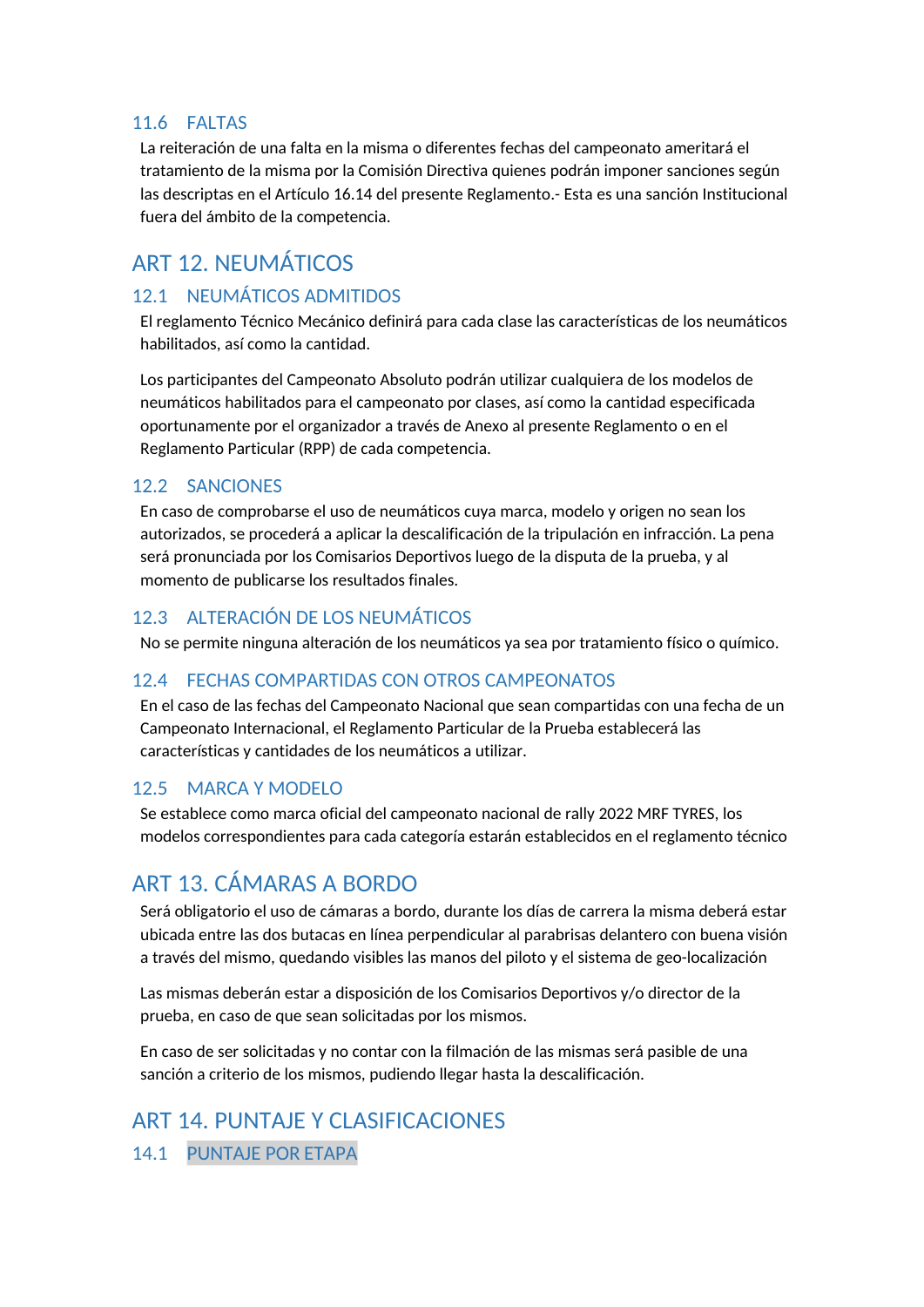| <b>P</b>                                | 10          | 2° | ാറ<br>п | лσ | EО | $6^{\circ}$ | 70 | $8^\circ$ |
|-----------------------------------------|-------------|----|---------|----|----|-------------|----|-----------|
| - 1 T<br>INI<br>−<br>$\boldsymbol{\mu}$ | <u>ія Л</u> |    |         |    |    |             |    |           |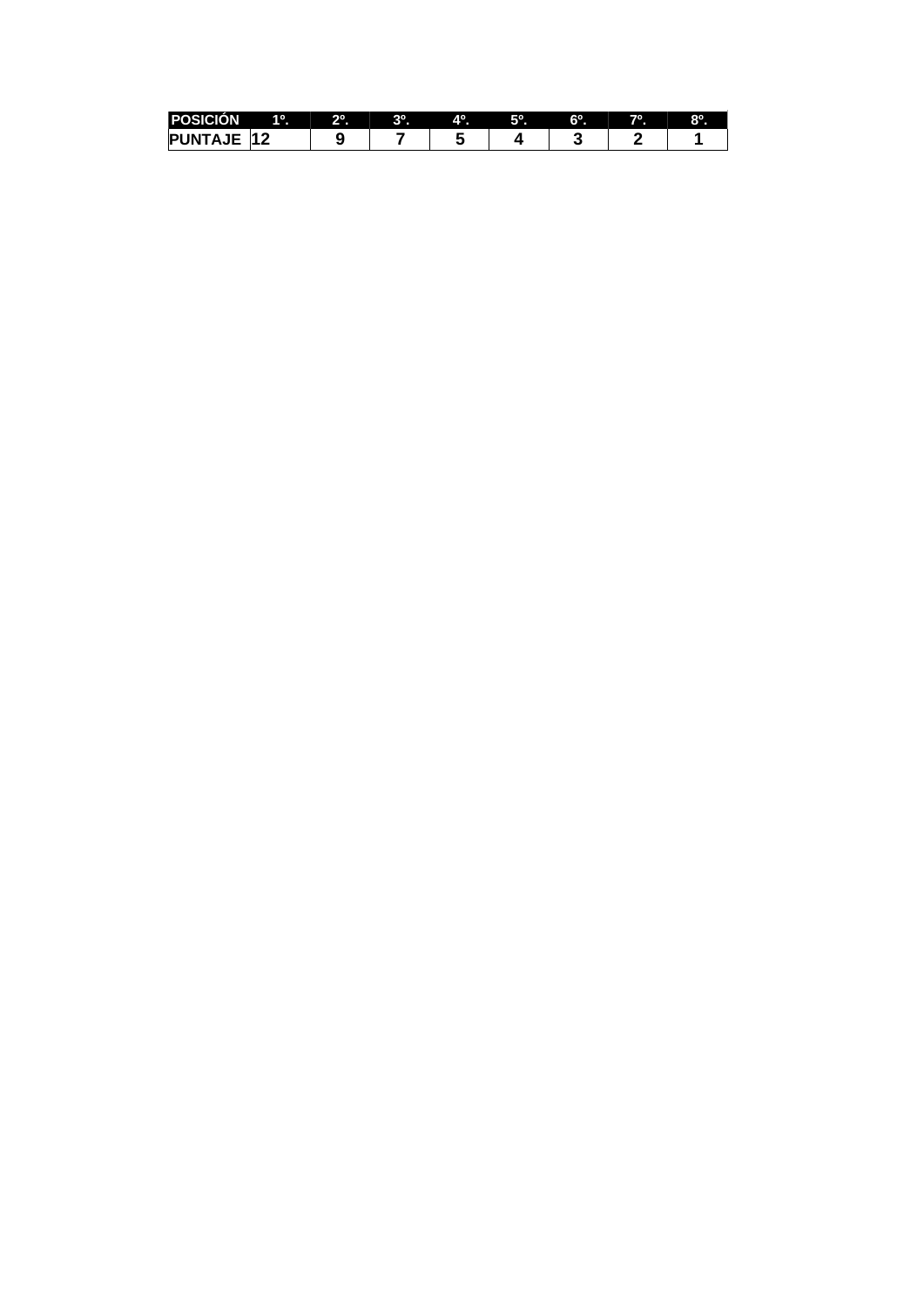### <span id="page-21-0"></span>14.2 PUNTAJE POR FECHA

En cada fecha a los ocho primeros Pilotos y Navegantes de la Clasificación

| <b>POSICIÓN</b>   | $1^\circ$ . | $2^{\circ}$ . | $\blacksquare$ | $\mathbf{A}^{\mathbf{o}}$ | $5^\circ$ . | $6^{\circ}$ . | $7^\circ$ . | $8^\circ$ |
|-------------------|-------------|---------------|----------------|---------------------------|-------------|---------------|-------------|-----------|
| <b>PUNTAJE 25</b> |             | 18            |                | G                         |             |               |             |           |

## <span id="page-21-1"></span>14.3 PUNTAJE Y MEDIO SOLO VÁLIDO PARA RALLY DEL ATLÁNTICO

| POSICIÓ 1º.<br>N |         | $2^{\circ}$ . $3^{\circ}$ . |      | $\overline{A^0}$ | $5^\circ$ . | $6^\circ$ . | $7^\circ$ . | $8^{\circ}$ . |
|------------------|---------|-----------------------------|------|------------------|-------------|-------------|-------------|---------------|
| <b>PUNTAJE</b>   | 37,5 27 |                             | 22,5 | 18               |             | 19          |             |               |

### <span id="page-21-2"></span>14.4 PUNTAJE PARA POWER STAGE (PS)

En cada fecha, al primer clasificado Piloto y Navegante de la Clasificación General y de cada Clase se les asignará el siguiente puntaje

| <b>POSICIÓN</b> |  |
|-----------------|--|
| <b>PUNTAJE</b>  |  |
|                 |  |

#### <span id="page-21-3"></span>14.5 PUNTAJE REDUCIDO

En caso que una fecha no pueda completarse en forma total la asignación de puntos se realizará de la siguiente forma:

- Total del puntaje si más del 50% de la distancia total de pruebas especiales fue corrida.
- Mitad del puntaje en el caso que entre 25% y 50% de la distancia total de pruebas especiales fue corrida.

• No se asignará puntaje en caso que menos del 25% de la distancia total de pruebas especiales fue corrida.

Esta disposición se aplicará a los puntos de la fecha.

A los efectos de la clasificación serán tomadas en cuenta el tiempo de la prueba más las penalizaciones correspondientes al sector, incluyendo por ejemplo las de falsas largadas.

• PUNTAJE REDUCIDO POR ETAPA.

Aplica el mismo criterio en porcentajes que el Puntaje Reducido por Fecha. Podrán obtener los puntos por Power Stage todas las tripulaciones que participen de las pruebas especiales designadas.

Los puntos obtenidos en el Power Stage son tenidos en cuenta para la puntuación del Campeonato Nacional. Si por cualquier razón la prueba Power Stage es cancelada sin que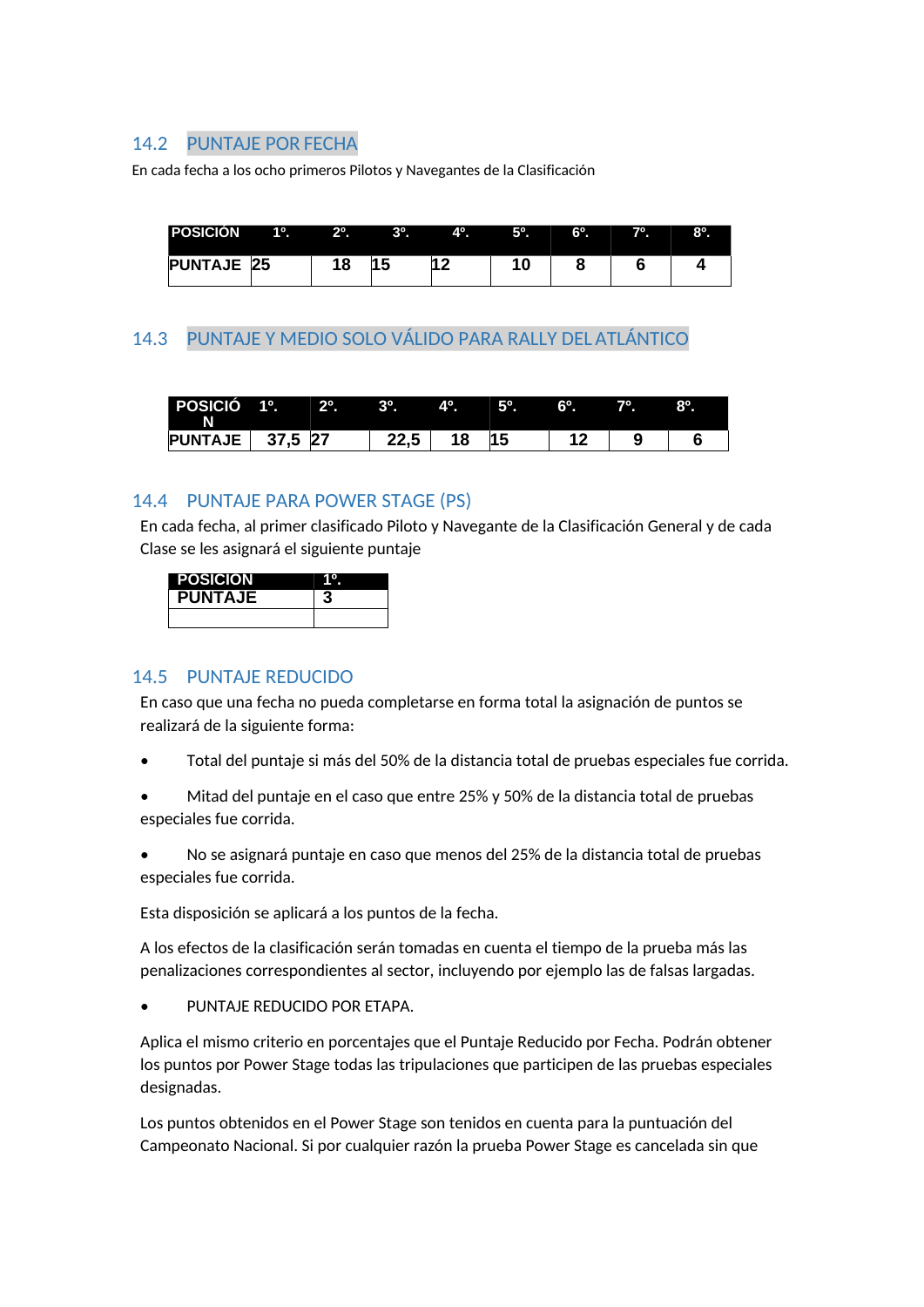hayan participado todas las tripulaciones, los Comisarios Deportivos podrán determinar que no se otorguen los puntos adicionales.

# <span id="page-22-0"></span>ART 15. PREMIOS

## <span id="page-22-1"></span>15.1 PREMIACIÓN DE LA FECHA

Serán premiados las 3 primeras posiciones de cada Clase.

Es obligatorio presentarse en el podio de premiación en tiempo y forma, los trofeos se entregarán en un único acto y a manos de su titular.

### <span id="page-22-2"></span>15.2 DEVOLUCIÓN DE PREMIOS EN CASO DE PENALIZACIÓN

En caso que una tripulación premiada resultare penalizada y como resultado de dicha penalización perdiera el puesto por el que fue premiada, estará obligada a retornar el premio al club antes de la apertura de inscripciones de la Sede siguiente. De no hacerlo, el Club facturará el costo del valor reposición del trofeo, no siendo inscripto en próximas Sedes.

#### <span id="page-22-3"></span>15.3 PREMIOS POR CAMPEONATO

#### <span id="page-22-4"></span>15.4 CAMPEONATO ABSOLUTO

Se otorgaran trofeos a los Campeones Absolutos, Piloto y Navegante.

#### <span id="page-22-5"></span>15.5 CAMPEONATO POR CLASES

Se otorgarán trofeos a la tripulación campeona y vice-campeona en cada categoría Piloto y Navegante.

#### <span id="page-22-6"></span>15.6 CAMPEONATO uruguayo rally open

Se otorgará trofeos solo a los Campeones.

#### <span id="page-22-7"></span>15.7 PREMIACIÓN

En la premiación de los campeonatos se entregaran los premios únicamente a manos de su titular.

## <span id="page-22-8"></span>ART 16. PENALIZACIONES, RECLAMACIONES Y APELACIONES

Las Penalizaciones, Reclamaciones y Apelaciones se regirán por los Artículos 12, 13 y 15 del CDI.

### <span id="page-22-9"></span>16.1 PUBLICACIÓN

Todas las infracciones serán remitidas a los Comisarios Deportivos en su primera reunión para su deliberación y posible sanción.

Los Comisarios Deportivos considerarán la aplicación de más penalidades bajo el Art. 12.2 y 12.3 del C.D.I. y dependiendo de la gravedad de la ofensa se podrá reportar a los competidores involucrados al ACU por posibles sanciones más severas.

En cualquier caso, los Organizadores están obligados a enviar al ACU los nombres de cada competidor, piloto y/o navegante, que haya cometido una infracción, con el propósito de monitorear a los infractores reincidentes.

## <span id="page-22-10"></span>16.2 VALOR DE CAUCIÓN

CAUCIÓN POR RECLAMACIÓN: U\$S 1100 (Dólares Americanos: mil cien).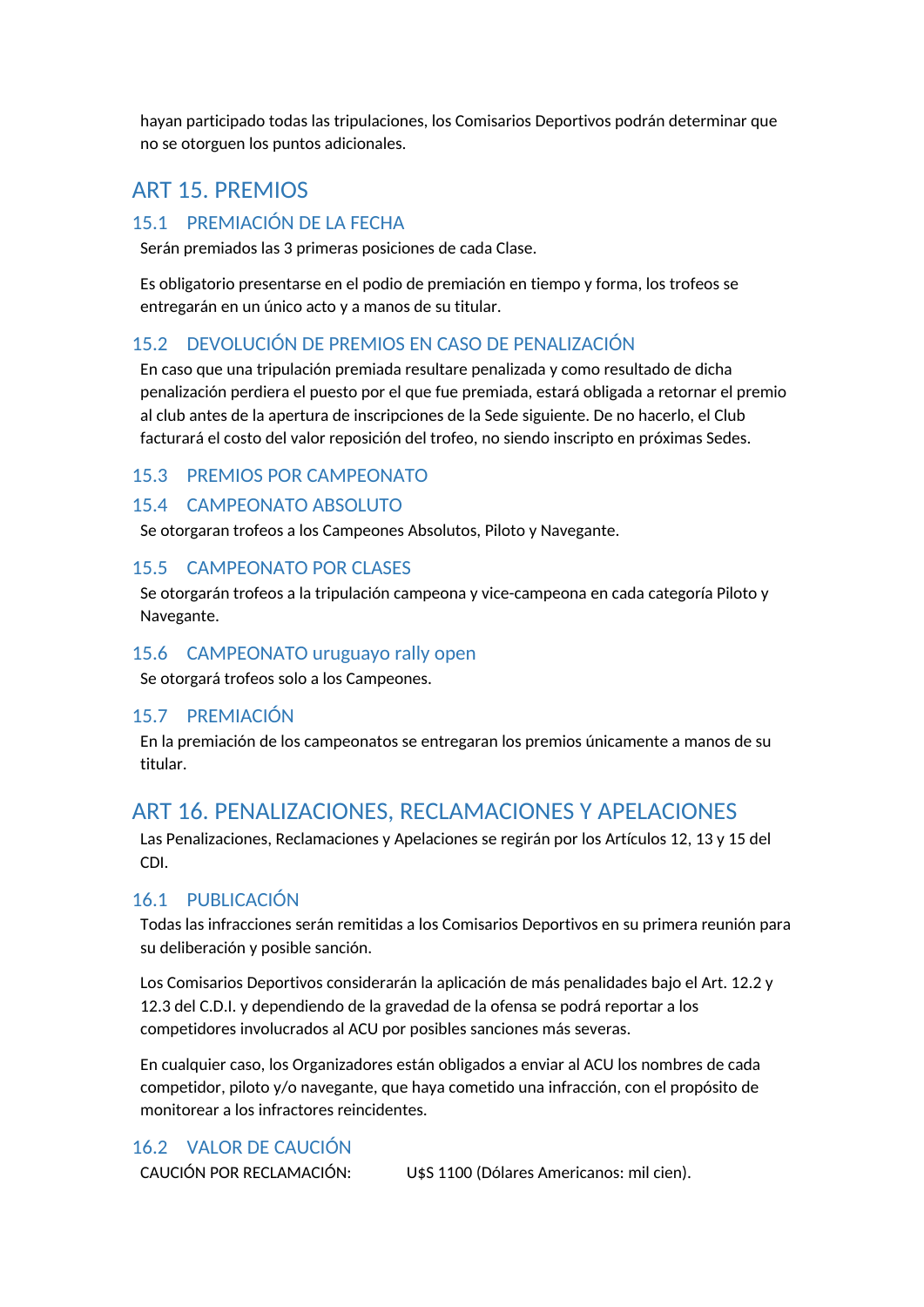CAUCIÓN POR APELACIÓN. U\$S 2000 (Dólares Americanos: dos mil).

### <span id="page-23-0"></span>16.3 VALOR DE CAUCIÓN POR DESMONTAJE

Si la reclamación hace necesario el desmontaje de un vehículo, se exigirá además una fianza de USD 500 (Dólares Americanos: quinientos) más los gastos ocasionados por los trabajos y el transporte.

### <span id="page-23-1"></span>16.4 DERECHO A RECLAMACIÓN

El derecho a reclamación corresponde solamente al piloto y/o concurrentes.

## <span id="page-23-2"></span>16.5 FORMA DE RECLAMACIÓN

La reclamación deberá ser presentada por escrito al Director de la Prueba y acompañada por el importe especificado.

#### <span id="page-23-3"></span>16.6 RECHAZO DE LA RECLAMACIÓN

En caso de que la reclamación fuese rechazada los importes no serán reembolsados.

## <span id="page-23-4"></span>16.7 CONSTATACIÓN DE UNA RECLAMACIÓN

En caso de que la reclamación fuese constatada los importes será devueltos al denunciante, y los gastos los soportará el denunciado.

## <span id="page-23-5"></span>16.8 RECLAMACIÓN SOBRE ELEMENTOS TÉCNICOS

Los reclamos por irregularidades técnicas de un vehículo sólo serán procedentes cuando se especifique concretamente al elemento cuestionado. No se admitirá un reclamo que implique globalmente más de un elemento o el vehículo en su totalidad.

### <span id="page-23-6"></span>16.9 PLAZO DE RECLAMACIÓN

Serán admitidas reclamaciones por escrito SIN COSTO hasta 30 minutos luego de emitido el clasificador provisional y presentada al Director de la Prueba.

### <span id="page-23-7"></span>16.10 DERECHO DE LOS IMPUTADOS

Los imputados tienen derecho de apelación ante el ACU.

Para hacer uso de este derecho, el o los apelantes deben dar cumplimiento a las disposiciones vigentes; (Artículos 15.4 del C.D.I.). El valor de la apelación será el fijado por el ACU para el año 2022.

### <span id="page-23-8"></span>16.11 PAGO DE MULTAS

El pago de las multas puede corresponder al Piloto, Navegante o Concurrente; siendo todos solidarios de la responsabilidad del pago de las mismas.

### <span id="page-23-9"></span>16.12 INCIDENTE

Un "incidente" significa un hecho o una serie de hechos implicando a uno o más Pilotos que sea constatado por los Comisarios Deportivos o llevados a éstos por intermedio del Director de la Prueba, de un Juez de Hechos, por un Oficial Deportivo, o mediante una Reclamación y que, según la opinión de los Comisarios Deportivos haya violado el presente Reglamento, las Disposiciones Generales o el CDI.

Corresponde a los Comisarios Deportivos dictaminar si uno o varios Pilotos involucrados en un incidente deben ser penalizados y podrán imponer a cualquier Piloto implicado en el mismo cualquiera de las penalizaciones previstas en el Reglamento de Campeonato, en las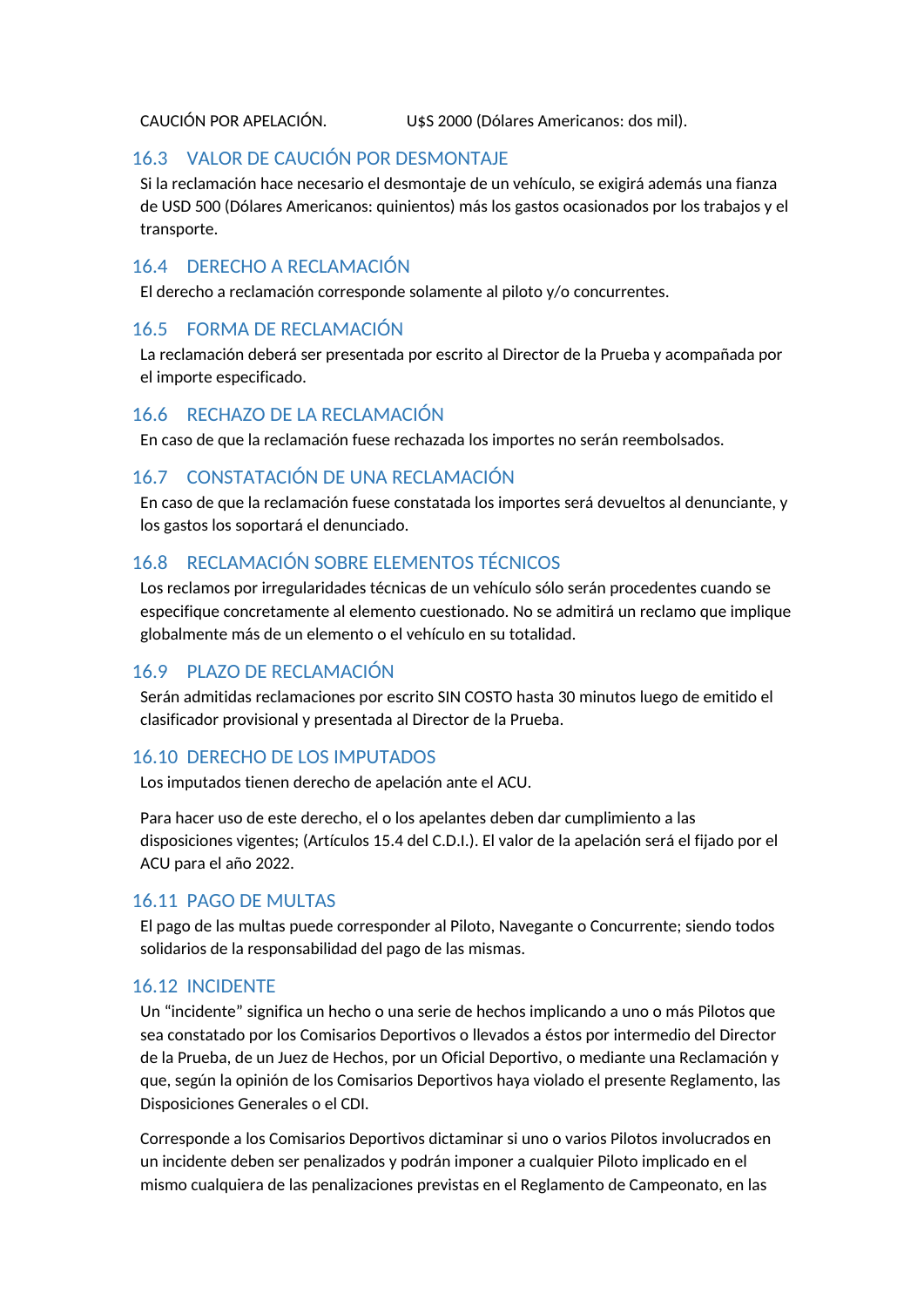Prescripciones Generales de CODASUR, en las Resoluciones Nacionales del ACU o en el CDI según estimen los Comisarios Deportivos la gravedad del hecho. SI UN PILOTO ESTA IMPLICADO EN UN INCIDENTE NO DEBE DEJAR LA ZONA DE INFLUENCIA DE LA COMPETENCIA SIN LA AUTORIZACION DE LOS COMISARIOS DEPORTIVOS.

En caso de incurrir en el incumplimiento de esta obligación podrá ser sancionado por los Comisarios Deportivos aún sin poder realizar los descargos correspondientes sobre el incidente en que estuviera involucrado.

#### <span id="page-24-0"></span>16.13 INFRACCIONES GRAVES

Las infracciones que por su gravedad, a juicio de los Comisarios Deportivos puedan dar lugar a la aplicación de una sanción de suspensión, facultan a aquel a solicitar al ACU, dentro de los siete (7) días de disputada la competencia, se le prohíba al presunto infractor participar en competencia alguna durante los treinta (30) días subsiguientes a la prueba en que su actuación fue cuestionada. Artículo 12.2 y 12.10 CDI. Igual medida podrá disponer de oficio el ACU, sujeta a iguales plazos. Esta medida quedará automáticamente sin efecto cuando al cumplirse los treinta días no se hubiese dictado resolución definitiva correspondiente; siguiendo las actuaciones en el estado en que se encuentren. Artículo 12.9 y 12.10 CDI.

### <span id="page-24-1"></span>16.14 PENALIZACIONES

Las penalizaciones que podrán ser aplicadas son las siguientes, por orden de severidad creciente (Art. 12.4 del C.D.I.)

### <span id="page-24-2"></span>16.15 PENALIZACIÓN POR RECARGO DE TIEMPO

La penalización Recargo de tiempo significa una penalización expresada en minutos y/o segundos, cada una de estas penalizaciones podrá aplicarse después de tramitado el expediente correspondiente y si se tratase de una de las tres últimas tras convocatoria del interesado para permitirle presentar personalmente su defensa.

### <span id="page-24-3"></span>16.16 REENGANCHE LUEGO DE ABANDONO EN LA ETAPA 1

Las tripulaciones que hayan hecho abandono de la prueba durante la etapa 1, podrán intervenir en la etapa 2. Su intención de participar debe ser presentada por nota a la Dirección de Carrera dentro del horario fijado en el Reglamento Particular.

El automóvil debe ser el mismo que se presentó en la verificación técnica inicial. El automóvil podrá ser reparado a discreción pero debe ser ingresado al parque de reagrupamiento nocturno, cómo máximo hasta 1 HORA antes de la apertura del mismo para dar inicio a la etapa 2, donde los comisarios técnicos procederán a su verificación y precintado de elementos.

Es responsabilidad del concurrente el traslado del auto desde el lugar del abandono hasta el parque de asistencia.

## <span id="page-24-4"></span>ART 17. ASISTENCIA

#### 17.1 BOX EN ASISTENCIA

Cada Equipo deberá tener en su Asistencia un Extintor de polvo seco de 4 kgs. Queda absolutamente prohibido cualquier tipo de foco ígneo bajo pena de descalificación.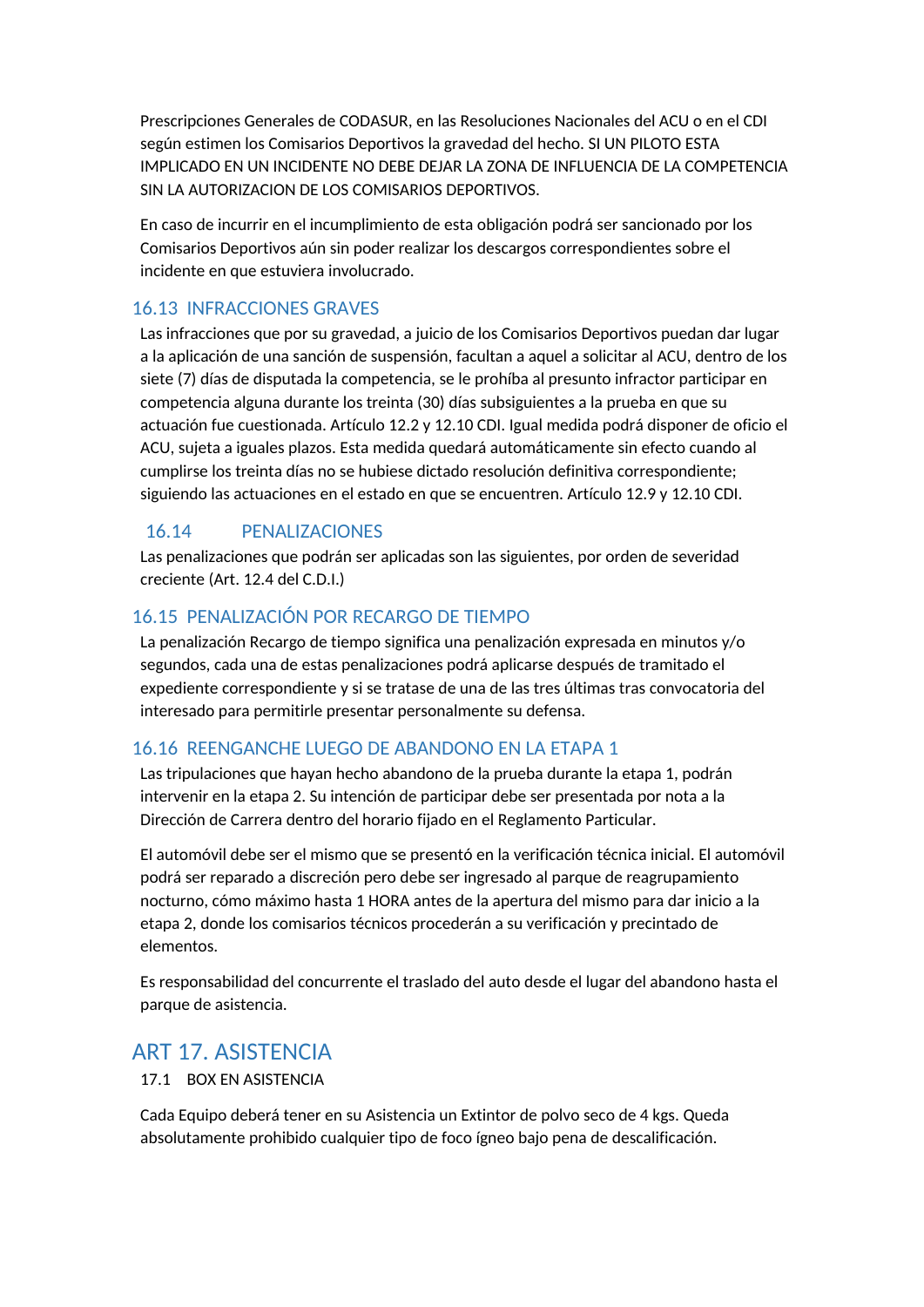## <span id="page-25-0"></span>17.2 ASISTENCIA PERMITIDA

La asistencia por personas que no sean miembros de la tripulación, se encuentra autorizada únicamente en los sitios indicados como Parque Servicios.

## <span id="page-25-1"></span>17.3 VEHICULOS DE AUXILIO ADMITIDOS EN PARQUE DE SERVICIO

No más de un vehículo de servicio por coche inscripto puede oficiar como auxilio durante el rally. Este vehículo estará claramente identificado por medio de placas emitidas por el organizador. El no acatamiento del pedido de retiro del vehículo sin placa derivará en la descalificación del participante vinculado al mismo. En caso que una tripulación abandone, los vehículos que asisten a esa tripulación pueden asistir a otras tripulaciones.

## <span id="page-25-2"></span>ART 18. REABASTECIMIENTO



PARA EL REABASTECIMIENTO DE COMBUSTIBLE, LOS VEHÍCULOS DE COMPETICIÓN DEBERÁN TENER EL EJE TRASERO SOBRE LA ALFOMBRA SERÁ OBLIGATORIO EL CUMPLIMIENTO DE LOS SIGUIENTES ARTÍCULOS DEL REGLAMENTO GENERAL FIA CODASUR.

### <span id="page-25-3"></span>18.2 PROCEDIMIENTO EN LAS RZ

18.2.1 Solamente se permiten las acciones que se producen dentro de las RZ directamente involucradas en el reabastecimiento de vehículos en competencia.

18.2.2 En todas las RZ se aplicará el límite de velocidad de 5 kph.

18.2.3 El personal relevante debe vestir ropa que provea una protección adecuada contra el fuego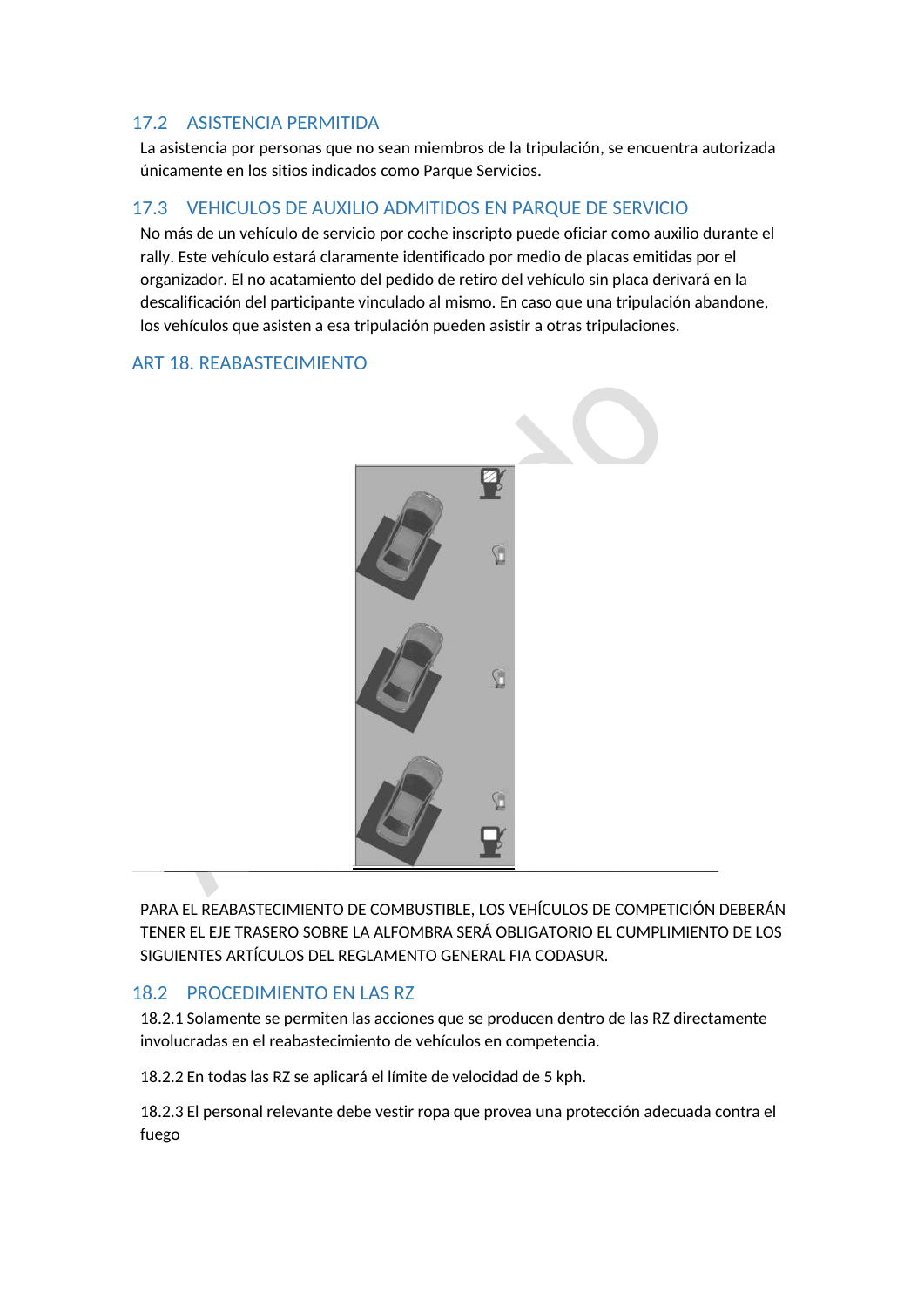18.2.4 El proveedor de combustible o el organizador, cualquiera que fuera responsable de la zona de reabastecimiento, es responsable de proteger el piso con una Alfombra Ambiental que debe estar compuesta de una parte superior absorbente y una parte inferior impermeable.

18.2.5 Las responsabilidades sobre los reabastecimientos son exclusivas del competidor.

18.2.6 Los motores se deberán apagar durante la operación de reabastecimiento.

18.2.7 Se recomienda que la tripulación permanezca fuera del auto durante el reabastecimiento, sin embargo, si permaneciera adentro, sus cinturones de seguridad deberán estar sin sujetar.

18.2.8 Únicamente a efectos de la asistencia en el procedimiento de reabastecimiento de su auto, los dos miembros del equipo de cada tripulación pueden acceder a la RZ.

18.2.9 Un auto puede ser empujado fuera del RZ por la tripulación dos miembros del equipo y/o oficiales sin incurrir en una penalización.

# <span id="page-26-0"></span>ART 19. OBLIGACIONES

## <span id="page-26-1"></span>19.1 OBLIGACIONES DE LOS PARTICIPANTES

19.1.1 CONTROL DE ESPIROMETRÍA Y DOPAJE

Los pilotos y navegantes deberán aceptar el control de alcohol y dopaje si así se dispone.

<span id="page-26-2"></span>19.2 PLACAS Y ESPACIOS RESERVADOS PARA EL ORGANIZADOR Además de un

número identificatorio y propaganda oficial, se deberá colocar cualquier adhesivo que el Organizador determine, en los lugares que se indiquen, reservados a tales efectos. Art. 7.

19.2.1 ESPACIO RESERVADO PARA EL ORGANIZADOR Deberán reservarse las puertas y los espacios detallados en el Art. 7. del Reglamento Nacional de Rally 2022 que correspondan.

19.2.2 NÚMERO IDENTIFICATORIO

El número identificatorio será colocado en los vidrios laterales traseros, según el Artículo 7. del Reglamento General del Campeonato Nacional de Rally 2022.

#### **19.2.3 MODIFICACIONES A LA PUBLICIDAD OFICIAL**

Queda expresamente prohibido, bajo pena de exclusión, recortar la publicidad obligatoria del Organizador, ni aun cuando sea colocada en lugar del vehículo como lo indica el Artículo 7. del Reglamento General Campeonato Nacional de Rally 2022.

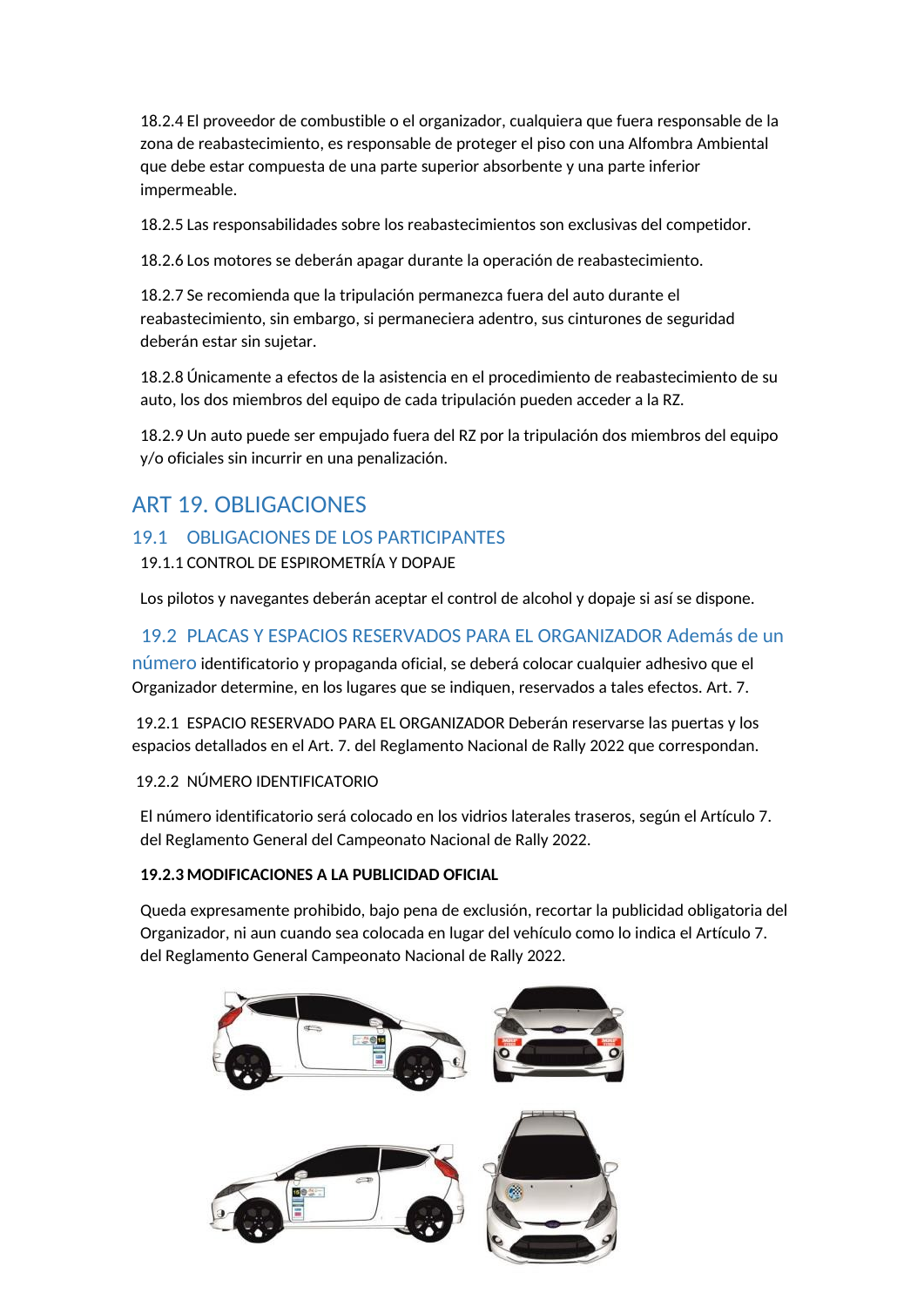Todos los automóviles deberán llevar los números y/o letras de matrícula delantera y/o trasera en lugar visible y reglamentario, de acuerdo a la Ordenanza Nacional de Tránsito.

#### 19.2.5 IDENTIFICACIÓN DE LA TRIPULACIÓN

Los nombres del piloto y del navegante, podrán estamparse junto con la bandera de su país de origen, en los vidrios laterales traseros de los vehículos de acuerdo al Art. 7. del Reglamento Nacional de Rally 2022.

## <span id="page-27-0"></span>19.3 FICHAS DE HOMOLOGACIÓN

Todo modelo de vehículo homologado por la FIA, CODASUR, ADN o CUR será objeto de una ficha descriptiva llamada ficha de homologación, en la que estarán todas las características que permiten identificar a dicho modelo. Esta ficha define la serie tal y como lo indica el fabricante.

Según el grupo en el que el participante compita, los límites de las modificaciones autorizadas en competiciones internacionales con relación a esta serie, están indicadas en el ANEXO J.

La presentación de las fichas en las verificaciones y/o antes de la salida, podrá ser exigida por los organizadores que están en el derecho de rehusar la participación del concursante en caso de no presentación. En lo que se refiere a vehículos de Producción (GRUPO N), además de la ficha específica para este grupo, debe presentarse igualmente la ficha de vehículos de turismo (GRUPO A).

En el caso de que durante la comparación de un modelo de vehículo con su ficha de homologación apareciera cualquier duda, los Comisarios Técnicos deberán recurrir al manual de entrenamiento editado para el uso de los concesionarios de la marca, o bien, el catálogo general en el que aparece el listado de piezas de recambio. En caso de que esta documentación no fuera suficientemente precisa, será posible efectuar verificaciones directas por comparación con una pieza idéntica, disponible en un concesionario.

Es deber del concursante, proveerse de la ficha de homologación de su vehículo en su ADN y/o Club Uruguayo de Rally.

## <span id="page-27-1"></span>19.4 GPS – RECONOCIMIENTOS, PRUEBAS ESPECIALES Y ENLACES

Según lo establecido por el Artículo 11.5 del Reglamento General de Rally 2021. El costo de alquiler del equipo de Geo-Localización será informado por el organizador. El importe deberá ser abonado en el Control Administrativo previo.

## <span id="page-27-2"></span>19.5 CÁMARAS A BORDO

Las imágenes de las cámaras a bordo, de cada uno de los coches participantes, estarán a disposición de los Comisarios Deportivos durante el transcurso de la competencia, hasta que la misma se cierre de forma oficial. La tripulación será responsable de contar con el número de tarjetas necesario, con capacidad de memoria necesaria, para cubrir todas las pruebas especiales, como mínimo, desde el ingreso al CH de cada Prueba Especial.

Las tarjetas de memoria serán solicitadas en el transcurso del evento, y será responsabilidad de la Tripulación tener una tarjeta sustituta al momento de ser solicitada. Las imágenes deben ser "en crudo", quedando prohibida toda edición, no permitiéndose otra manipulación que no sea la necesaria para la extracción de la tarjeta.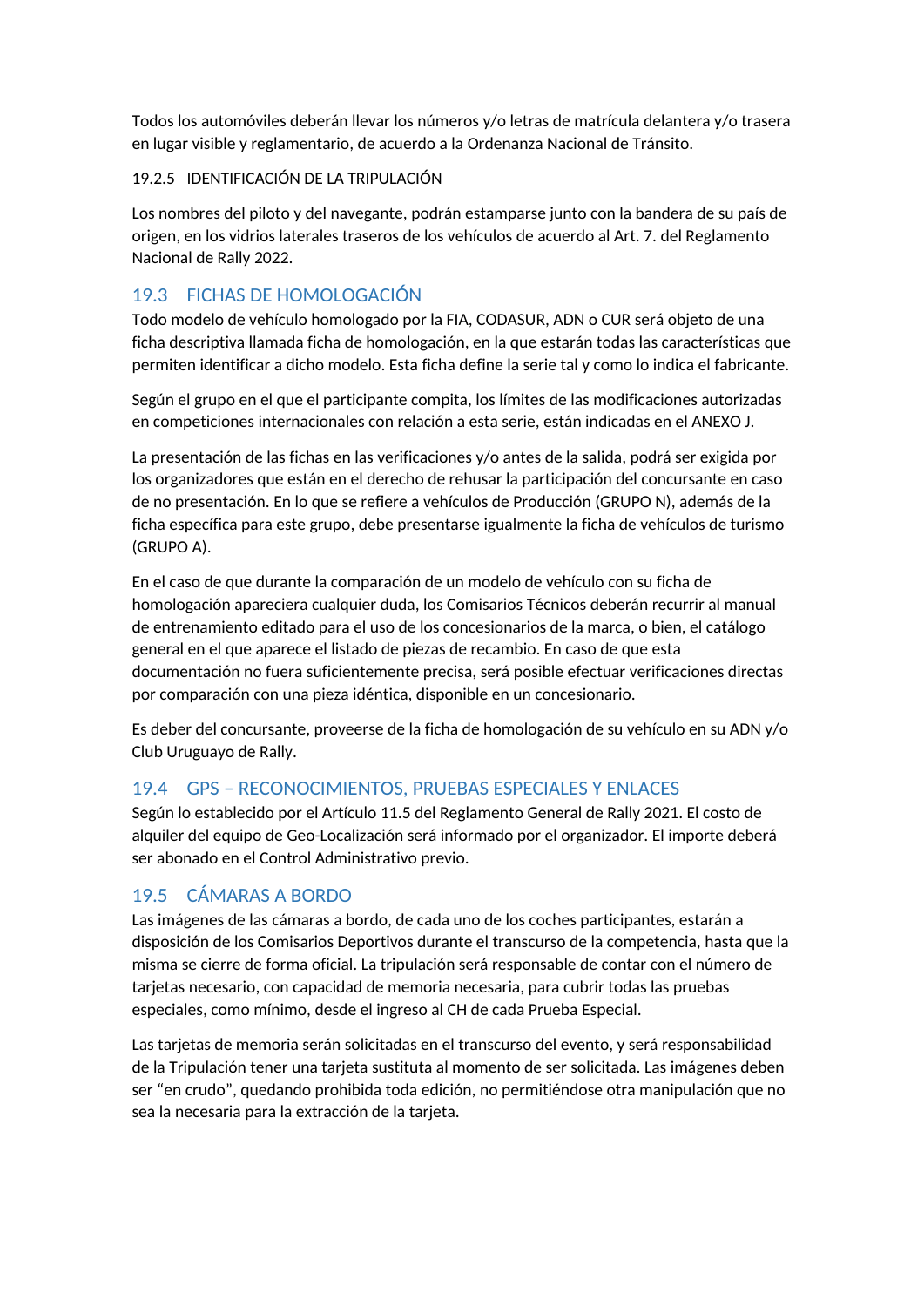Un miembro del Club Uruguayo de Rally, oficialmente designado mediante Comunicado, pasará a levantar la, o las tarjetas, por el, o los equipos, en el momento que los Comisarios Deportivos actuantes lo entiendan necesario.

En caso de no cumplir con el presente Artículo, se aplicará la pena marcada en el Artículo 13 del Reglamento General del Campeonato Nacional de Rally 2022.

## <span id="page-28-0"></span>19.6 REINGRESOS PARA ETAPA 2

Los vehículos podrán reingresar a la ETAPA 2 de la competencia Solamente si:

a) Se han retirado de la prueba por haber excedido los tiempos máximos permitidos o que hayan reportado inconvenientes mecánicos u otros a la Dirección de Carrera. A criterio de los Comisarios Deportivos, aquellos participantes que por diversos motivos hayan sido descalificados de la primera etapa, podrán hacer uso de la opción de reenganche únicamente en la categoría "Invitados", en forma promocional, la cual no llevará premiación ni suma de tiempos por la carrera ni la etapa.

b) Han manifestado su intención de participar mediante nota presentada a la Dirección de la Prueba hasta las 19:00 horas del día de disputa la Etapa 1. (Se suministra formulario en el Libro de Ruta).

c) Cualquier auto que no termine una etapa de acuerdo con lo anteriormente dicho podrá ser reparado a discreción del concursante. Sin embargo, el auto deberá reportarse al reagrupamiento nocturno previo a la próxima etapa, no más de una hora antes de la largada programada para el primer auto.

El vehículo y el block motor deben ser los mismos con que se presentó en el CH0. Esta participación le permite a las tripulaciones obtener puntaje, dentro del asignado para la Etapa 2, para sus respectivos campeonatos.

# <span id="page-28-1"></span>ART. 20 DEFINICIONES

Para la exacta interpretación de este texto serán admitidas las palabras:

a) CONCURRENTE: utilizada para las personas físicas o jurídicas inscriptas en una competencia.

b) TRIPULACIÓN: ya sea primer o segundo conductor.

El primer conductor asume la responsabilidad del Concurrente cuando éste último no está a bordo del auto, o en su ausencia.

# <span id="page-28-2"></span>ART. 21 APLICACIÓN Y MODIFICACIONES A LOS REGLAMENTOS

## <span id="page-28-3"></span>21.1 ENCARGADOS DE APLICACIÓN

Los Directores de la Prueba serán los encargados de la aplicación del presente Reglamento y de sus disposiciones, durante el desarrollo de las pruebas.

## <span id="page-28-4"></span>21.2 CASOS NO PREVISTOS

Los Comisarios Deportivos están facultados para tomar una decisión en todo caso no previsto por el presente Reglamento, (Art. 11.9 del C.D.I.).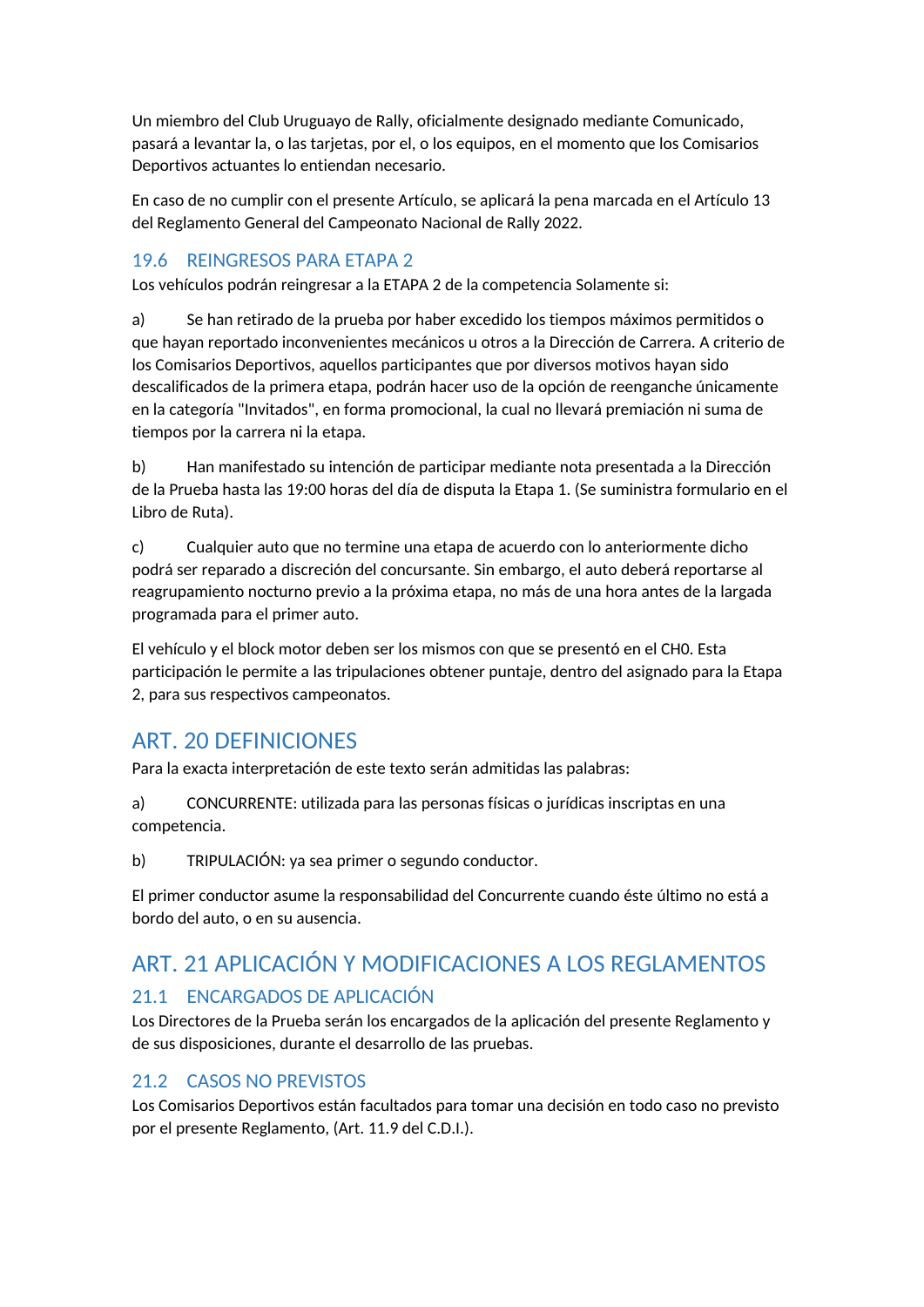## <span id="page-29-0"></span>21.3 COMUNICACIÓN

Todas las eventuales modificaciones o anexos reglamentarios serán anunciados por medio de boletines fechados y numerados, que formarán parte del presente Reglamento. Dichos boletines serán exhibidos en las Secretarías de la Pruebas antes y durante el transcurso de las mismas, igualmente serán comunicados en forma directa a los participantes mediante el Grupo Oficial de WhatsApp y el Tablero Digital de Información de la Página Web Oficial (www.cur.com.uy), y estos deberán acusar recibo mediante firma, salvo en caso de imposibilidad material durante el desarrollo de las Pruebas.

#### <span id="page-29-1"></span>21.4 RECLAMOS

Todo reclamo sobre la aplicación y/o interpretación del presente Reglamento será comunicado al Colegio de Comisarios Deportivos que tienen el exclusivo poder de decisión (Art. 11.9 del C.D.I.).

# <span id="page-29-2"></span>ANEXO 1

# **Reglamento Deportivo y Técnico Rally Regularidad Súper Sport (RRSS) Año 2022**

#### Reglamentaciones

El Campeonato se disputará de conformidad al Código Deportivo Internacional de la Federación Internacional del Automóvil (FIA) y sus anexos; el Reglamento del Campeonato, Codasur 2022, las Resoluciones Nacionales del ACU, el presente Reglamento ( y sus Anexos o Boletines); los Reglamentos Particulares de cada una de las Fechas con sus correspondientes Anexos; las ordenanzas de tránsito de la República Oriental del Uruguay y a las normas de tránsito de las respectivas zonas, ciudades y poblados por las que atraviese el recorrido de las competencias.

A excepción de los artículos siguientes, todos los restantes aspectos de la categoría serán comprendidos por el reglamento general de rally 2022 y reglamento regional de rally.

Definición

|           | Campeonato: Campeonato Nacional de Rally Regularidad Super Sport (RRSS) |  |                                                |
|-----------|-------------------------------------------------------------------------|--|------------------------------------------------|
|           | Organizador: Club Uruguayo de Rally (CUR) Entidad                       |  |                                                |
|           |                                                                         |  | Fiscalizadora: Automóvil Club del Uruguay ACU) |
| Vigencia: | Hasta el 31 de diciembre de 2022                                        |  |                                                |

1.1 Pruebas Especiales cronometradas. Se compartirá el número de Pruebas Especiales (PE) con los vehículos del Campeonato Nacional de Rally (CNR), como mínimo deberán realizarse 2 tramos diferentes, excepto razones de fuerza mayor.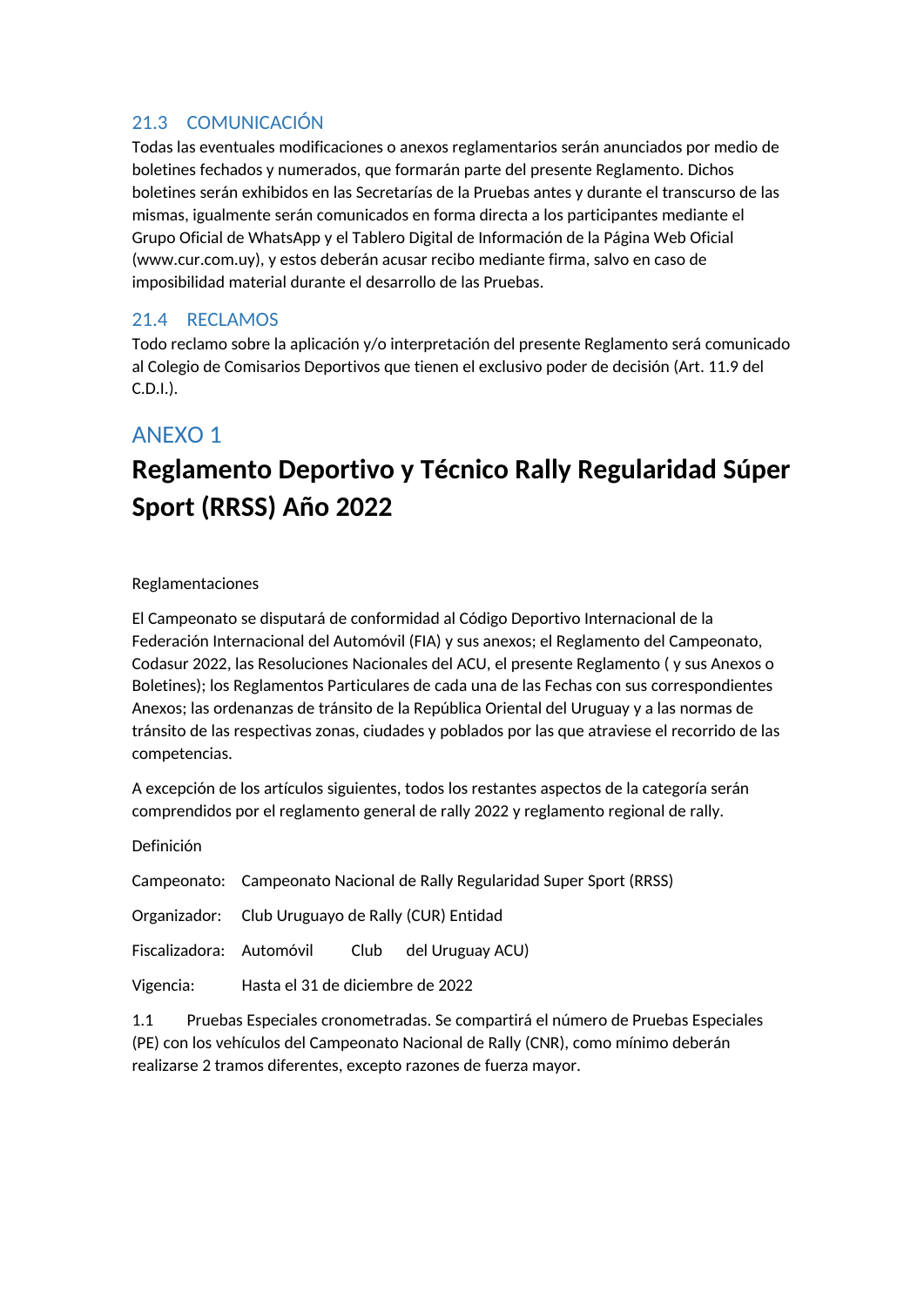2.1. Para ser aceptada la inscripción, además del pago del derecho, en caso que corresponda, el Participante deberá presentar la licencia de Regularidad emitida por la Deportiva del Automóvil Club y completar el formulario de inscripción.

Los pilotos deberán presentar licencia de conducir válida y vigente dada vez que el organizador o las autoridades de prueba lo requieran.

Vehículos de calle hasta el año 1999.

a) Grupos 1, 2, 3 y 4 de la FIA homologados hasta 1990.

b) Grupos A, N, Kit Car, F2 de la FIA homologados hasta 1999.

c) Vehículos que hayan competidos en los campeonatos CODASUR y NACIONAL de rally, homologados hasta 1999.

d) Todos aquellos vehículos que por su interés deportivo, puedan ser considerados apropiados por el CUR.

Únicamente a los efectos de determinar la velocidad que cada vehículo debe transitar las PE, se establecen dos clases diferentes:

a) Clase 1: Vehículos presentados y homologados en el mercado mundial desde el 01/01/1980 hasta el 31/12/1999, ampliándose año a año uno más. Corresponde en el año 2021 homologar vehículos hasta año 2001.

b) Clase 2: Vehículos presentados y homologados en el mercado mundial previo al 31/12/1979.

4.1 La longitud de los Pruebas Especiales de regularidad debe ser exacta, con precisión al metro. Deberá ser medida circulando por el carril derecho de la carretera, en la medida de lo posible, o por la trazada ideal (trillo) si es de tierra, indicando el criterio utilizado para determinarla.

4.2 Los Controles serán estrictamente secretos.

5.1 El CUR facilitará con antelación a los participantes el lugar y longitud exacta (al metro) de un "Tramo de Calibración" de longitud entre 5 y 8 kilómetros, que tendrá un piso similar al de la competencia. La medición de este tramo deberá haber sido hecha con el mismo aparato calibrado, que haya servido para la realización del Libro de Ruta Oficial. La salida y la llegada del tramo deberán estar situadas en zonas que no pongan en peligro la circulación por carretera de los demás vehículos.

5.2 El tramo de calibración no podrá iniciarse a una distancia mayor a 20 km. del inicio del primer P.E.

6.1 Los equipos inscritos en cada competencia puntuable para este Campeonato deberán superar una verificación administrativa y otra técnica previa a la salida de la carrera, cuyo horario y lugar se indicará en el reglamento particular.

6.2 Los Comisarios Técnicos realizarán la verificación técnica, que afectará a las medidas de seguridad, neumáticos, en las condiciones del Reglamento Técnico del Campeonato.

6.3 Los Comisarios Técnicos y Deportivos pueden verificar cualquier vehículo en cualquier momento de la competición.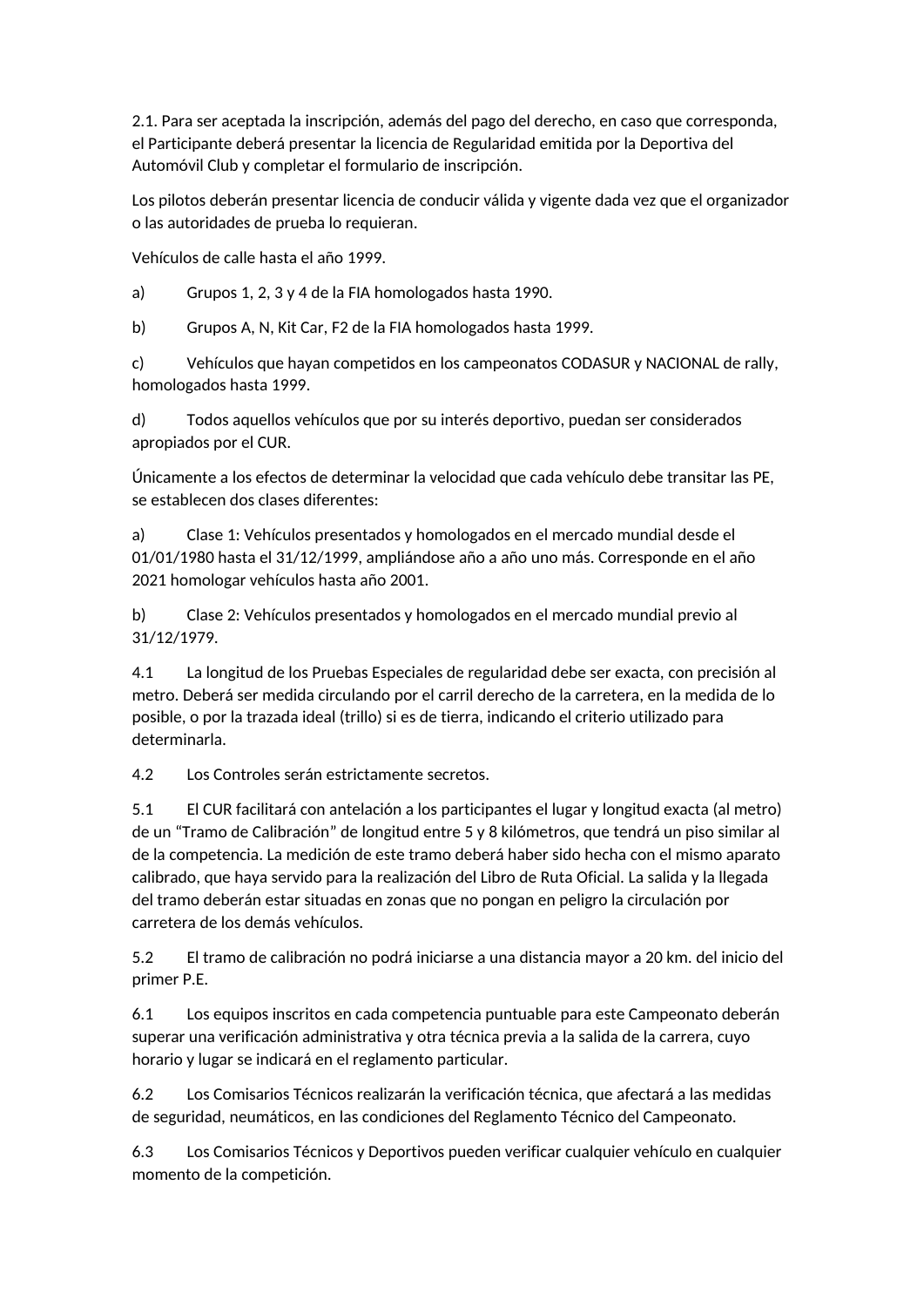6.4 A la terminación del rally, los vehículos quedarán en régimen de "Parque Cerrado" a expensas de posibles reclamaciones o verificaciones de oficio.

6.5 En el caso de que un participante se negará a ser verificado en cualquier momento de la competición, este será descalificado de la misma.

7.1 Es obligatorio el uso del sistema GPS utilizado y suministrado en el Campeonato Uruguayo de Rally (CUR), COMO ELEMENTO DE SEGURIDAD en los reconocimientos y durante la competencia.-

8.1 En caso de celebrarse, los vehículos inscritos deberán tomar parte en la ceremonia de salida, sujetos al reglamento general de rally.

9.1 El primer auto de RRSS partirá un minuto después del último coche inscripto en el CNR, o a criterio del Director de la Prueba. Los vehículos participantes largaran las PE con un intervalo de un minuto.

9.2 El último participante del RRSS irá seguido del coche de cierre (bandera).

10.1 El CUR dispondrá un Parque de Asistencia para los automóviles inscritos, siendo los participantes responsables de las infracciones cometidas por su entorno.

11.1 Los reconocimientos de las P.E. no podrán hacerse con los autos de carrera y deben respetarse las velocidades de circulación indicadas en el Reglamento Nacional de Transito.

Reconocimiento: en caso de hacerse con auto de competencia el mismo deberá tener lacrado los sistemas de medición y en su defecto utilizar un auto de calle el mismo no poseerá mayor equipo de medición que el odómetro de fábrica

12.1 A criterio exclusivo del Director de la Prueba, se establecerán dos velocidades diferentes para cada PE:

Clase 1. Entre 12 y 15 % menor que el promedio histórico aproximado o el esperado para ese tramo, de la Categoría de Velocidad RC 1600.

1. Clase 2. A una velocidad 4 km/h, menor que la Clase 1.

12.2 El orden de largada será:

1. Primero largarán los de Velocidad Clase 1.

2. Posteriormente los de Velocidad Clase 2.

12.3 Las velocidades serán comunicadas en el Parque de asistencia a la largada y antes del reagrupamiento en los siguientes rulos.-

12.4 Cada tramo (P.E.) podrá tener hasta 3 cambios de velocidad indicadas en Km/h.

13.1 El adelanto, superior al diez por ciento (10%) del tiempo ideal del tramo, implicará -en la primera y la segunda ocasión- 100 segundos de penalización, y en la tercera, la descalificación de la competencia.

13.2 Todos los controles serán secretos, exceptuando el control final de llegada, el cual puede ser o no, contabilizado para la prueba.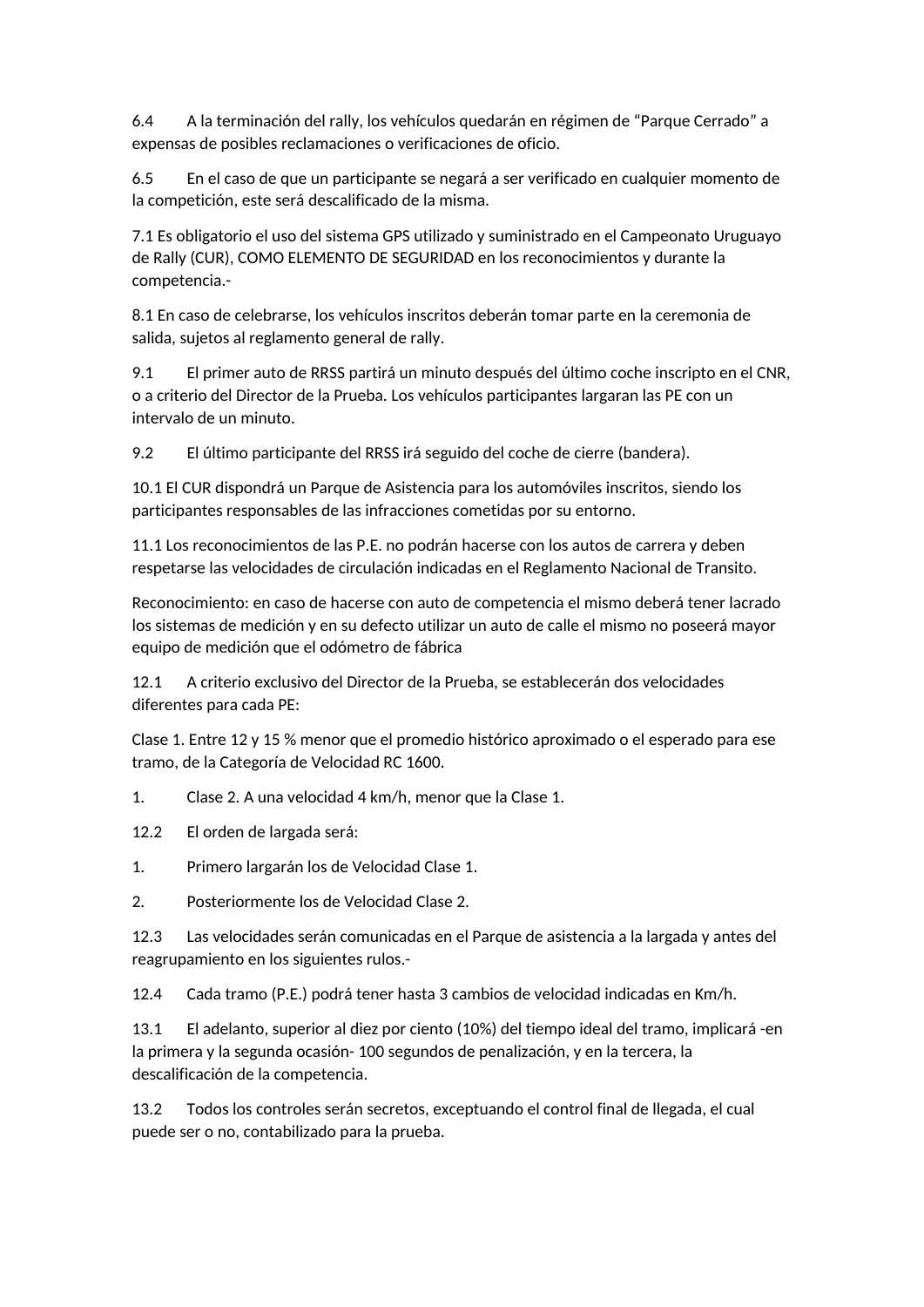13.3 El sistema de control, podrá ser el que el CUR considere conveniente, aceptándose: Control por GPS, haz de luz, manual, gomita, etc

13.4 En el caso de que un vehículo no dejará constancia de su paso por un control intermedio, pero sí en el anterior o posterior a éste, se le aplicará como penalización en el control no marcado, la media aritmética de las penalizaciones obtenidas en los controles anterior y posterior. En el caso de que lo anterior le ocurriese a un determinado número de vehículos -a determinar por los Comisarios Deportivos-, estos podrían optar por imponer a todos los afectados la penalización previamente indicada o proceder a la anulación de ese control para todos los participantes.

13.5 EL CORRECTO FUNCIONAMIENTO DEL SISTEMA DE GPS EN EL VEHICULO DE COMPETICIÓN ES RESPONSABILIDAD EXCLUSIVA DEL COMPETIDOR, EN CASO DE NO TENER REGISTROS SE PENALIZARA CON 1 MINUTO POR CADA P.E. QUE NO LOS TENGA.-

14.1 La penalización que le corresponde a un participante a su paso por los controles secretos se determinará según la diferencia real entre la hora que le correspondía pasar y la que verdaderamente pasó frente a los mismos, expresándola en segundos.

14.2 Se aplicará un segundo, por segundo de diferencia sobre el tiempo marcado por la organización en cada control (secreto o anunciado) de una competición cronometrada de RRSS.

14.3 Se aplicarán 100 segundos por adelanto  $(1^a \vee 2^a \vee 2^c)$  superior al 10% sobre el tiempo ideal en un punto de control intermedio. La tercera infracción determina la descalificación del competidor de la competencia.

15.1 Las medidas de Seguridad de la competencia, serán las mismas que aplican en el C.N.R.

Medidas de seguridad para los vehículos

16.1. Los vehículos deberán estar equipados con un extintor manual 2 Kg, debidamente anclado dentro del habitáculo, será obligatorio el certificado de carga (fecha de carga y vencimiento).

16.2. Los cinturones de seguridad (arnés) son obligatorios para todos los vehículos, en conformidad a las normas FIA, con una extensión en su vigencia de homologación de hasta 5 años y en buen estado de conservación a juicio de la Comisión Técnica del CUR.

16.3. Es obligatoria la instalación de un cortacorriente de seguridad pudiéndose accionar desde dentro y/o fuera del habitáculo, estando identificado con el triángulo correspondiente, según norma FIA. 16.4. Es obligatoria la instalación de una estructura de seguridad. La misma deberá ser como mínimo con seis (6) puntos de anclaje a la carrocería /chasis, siguiendo uno de los modelos de los dibujos del Anexo "J" de la FIA.

16.5 Es obligatoria la instalación de asientos de competición en estado de conservación a juicio de la Comisión Técnica del CUR. Con no más de 5 años de vencidos.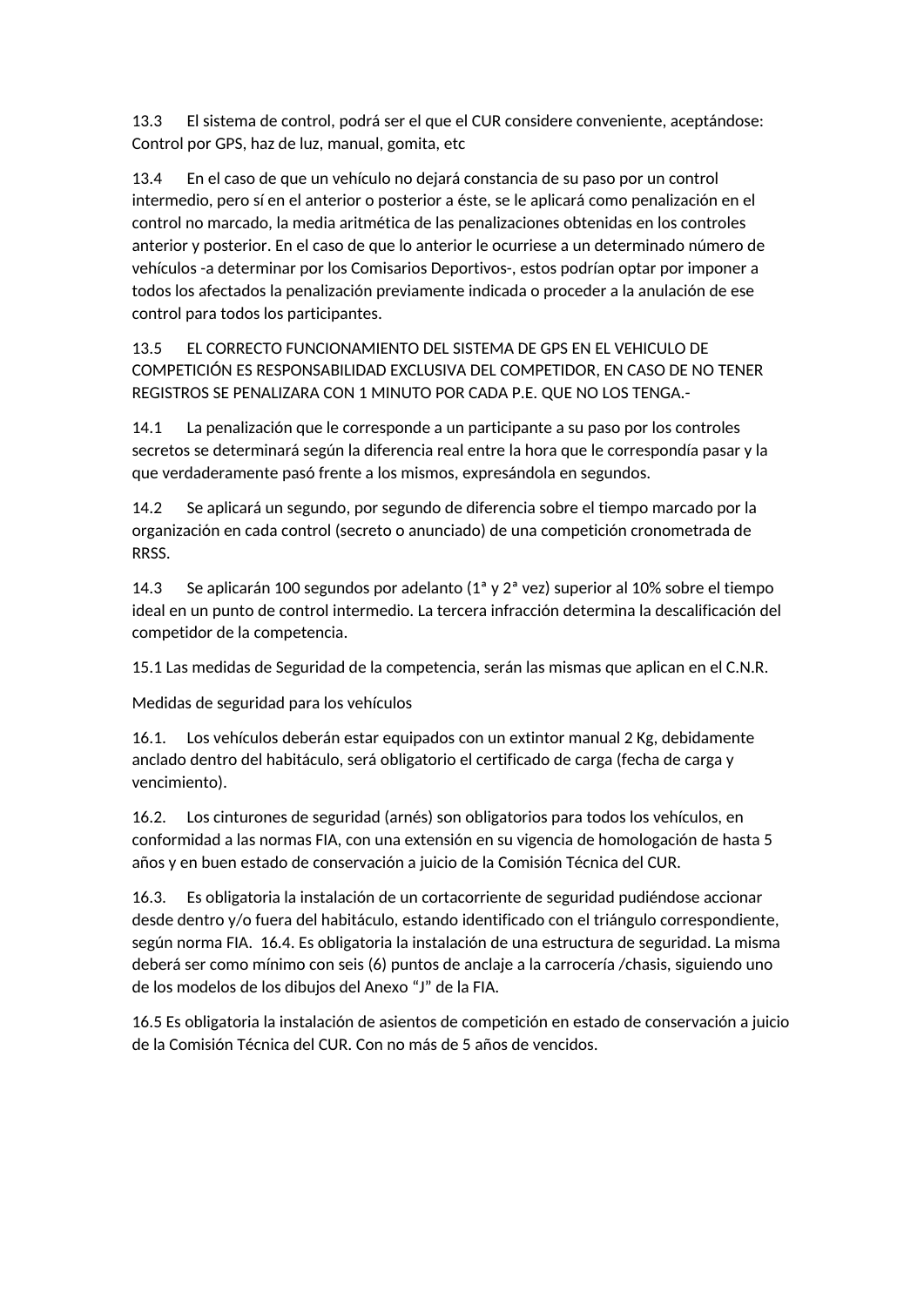16.6. Todos los vehículos deben contar con las medidas de seguridad que exige el Reglamento Nacional de Circulación Vial vigente (triángulos de señalización, chalecos reflectantes, etc.

16.7. Sistema de iluminación. Como medida excepcional, y atendiendo a la mejora en la seguridad de los participantes en tramos nocturnos, se podrán instalar luces de xenón, o de cualquier otra tecnología en los faros auxiliares, siempre que estos mantengan la estética de los faros de la época.

En los grupos ópticos de origen del vehículo no se autorizará ningún cambio en la tecnología lumínica.

16.8 Es obligatorio la colocación de barreros en los 4 pasaruedas.

Medidas de seguridad para los participantes

16.9 Es obligatorio el uso de Casco y Hans (FHR) con homologación FIA para Piloto y Copiloto, con una extensión en su vigencia de homologación de hasta 5 años y en buen estado de conservación a juicio de la Comisión Técnica del CUR.

16.10 Es obligatorio para la tripulación el uso de mameluco, botas y para el Piloto guantes, todos con homologación FIA con una extensión en su vigencia de homologación de hasta 5 años y en buen estado de conservación a juicio de la Comisión Técnica del CUR. Se recomienda el uso ropa interior ignifuga.

17.1 Los neumáticos serán libres en cuanto a modelo y medida, siendo obligatorios que sean de la marca oficial designada por el Club Uruguayo de Rally en sus variables rally. El Club Uruguayo de Rally informará marca y proveedor oficial de neumáticos.

18. Instrumentos

18.1. Será admitido cualquier sistema de medición, tanto de distancia como de tiempo, interconectado o no con el vehículo, además del de la propia unidad. El número máximo de aparatos de medición adicionales interconectados con el vehículo, se limita a uno (1).

19.1. La preparación del vehículo será libre

20.1 El orden de clasificación se realizará en función de la suma de tiempos, más las penalizaciones, y de menor a mayor, declarándose ganador de la competición el que menos tiempo haya acumulado.

20.2 En caso de empate entre dos o más vehículos, será proclamado vencedor del rally, el participante que haya obtenido un menor tiempo de penalización en los tramos cronometrados (PE), y de persistir el empate, el que haya tenido mayor cantidad de mejores clasificaciones en los tramos cronometrados (PE), de persistir el empate ganara el que tenga mayor cantidad de 0,1, 2 y así sucesivamente).

20.3 Las clasificaciones serán con puntuación para Pilotos y Copilotos por separado, premiando hasta el tercer puesto.-

20.4 Los Comisarios Deportivos podrán resolver las situaciones no previstas por el presente Reglamento